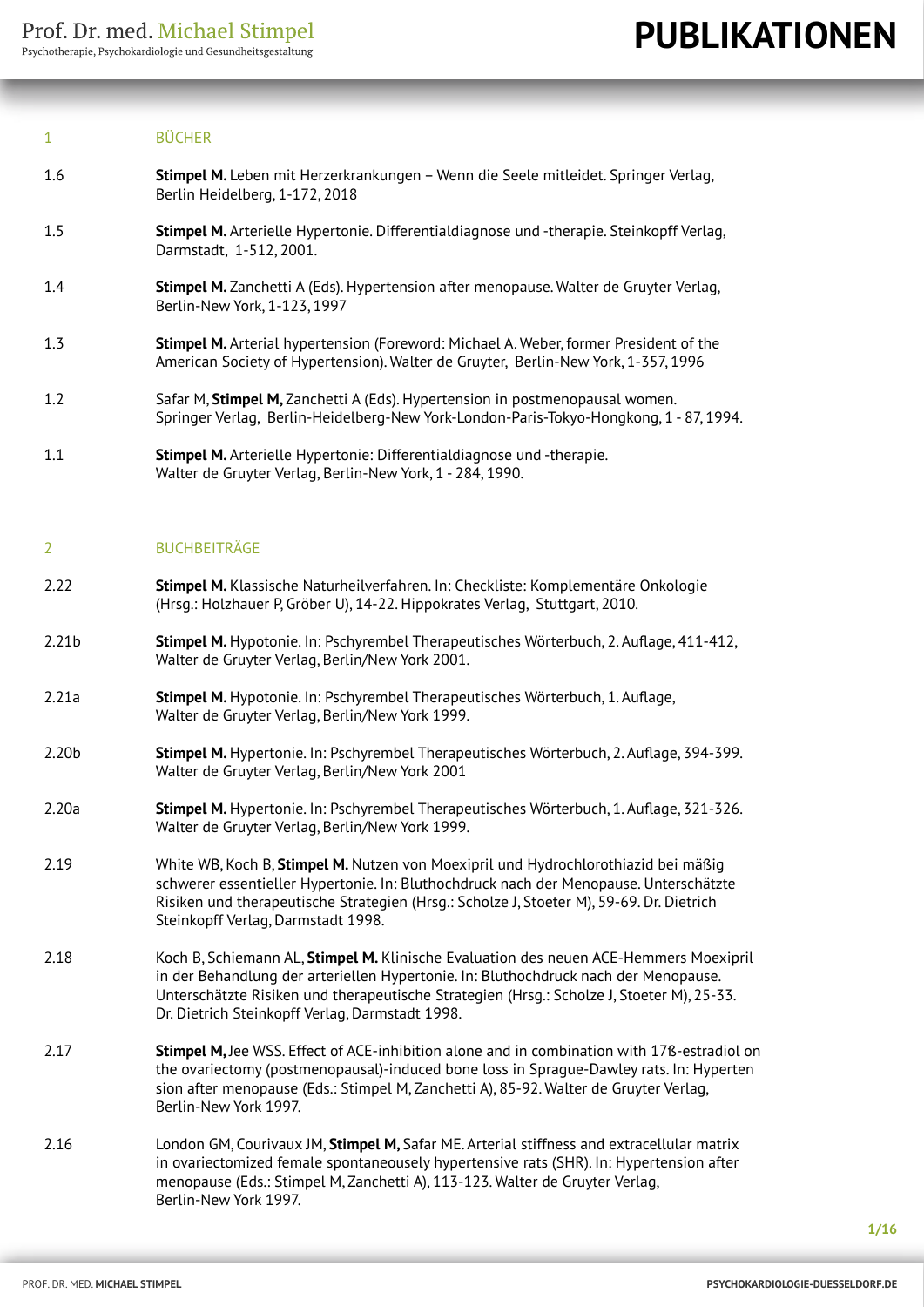| 2.15             | Chambers TJ, Stimpel M, Hatton R. Role of the renin-angiotensin system in the regulation<br>of bone resorption. In: Hypertension after menopause (Eds.: Stimpel M, Zanchetti A), 77-84.<br>Walter de Gruyter Verlag, Berlin-New York 1997.                                                                      |
|------------------|-----------------------------------------------------------------------------------------------------------------------------------------------------------------------------------------------------------------------------------------------------------------------------------------------------------------|
| 2.14             | Stimpel M, Koch B. The clinical development of the new ACE inhibitor moexipril.<br>In: Hypertension after menopause (Eds.: Stimpel M, Zanchetti A), 53-64.<br>Walter de Gruyter Verlag, Berlin-New York 1997.                                                                                                   |
| 2.13             | Stimpel M. Moexipril. In: Cardiovascular Drug Therapy (Ed.: Messerli F), 2nd edition, 813-816.<br>Saunders, Philadelphia/London/Toronto/Montreal/Sydney/Tokyo 1996.                                                                                                                                             |
| 2.12             | Stimpel M. Hyperkaliämie. In: Innere Medizin in Praxis und Klinik (Eds.: Hornbostel H,<br>Kaufmann W, Siegenthaler W), 4. Auflage, 6.32 - 6.40. Georg Thieme Verlag,<br>Stuttgart-New York 1992.                                                                                                                |
| 2.11             | Kaufmann W, Hayduk K, Stimpel M. Hypokaliämie. In: Innere Medizin in Praxis und Klinik<br>(Eds.: Hornbostel H, Kaufmann W, Siegenthaler W), 4. Auflage, 6.21 - 6.32.<br>Georg Thieme Verlag, Stuttgart-New York 1992.                                                                                           |
| 2.10c            | Stimpel M, Wambach G. Arterielle Hypertonie. In: Internistische Differentialdiagnostik<br>(Ed: Kaufmann W), 4. Auflage, 529-543. Schattauer Verlag, Stuttgart/New York 1997.                                                                                                                                    |
| 2.10b            | Meurer KA, Wambach G, Stimpel M. Arterielle Hypertonie. In: Internistische Differentialdiag-<br>nostik (Ed: Kaufmann W), 3. Auflage, 471 - 480. Schattauer Verlag, Stuttgart/New York 1992.                                                                                                                     |
| 2.10a            | Meurer KA, Wambach G, Stimpel M. Arterielle Hypertonie. In: Internistische<br>Differentialdiagnostik (Ed: Kaufmann W), 2. Auflage, 471 - 480. Schattauer Verlag,<br>Stuttgart/New York 1991.                                                                                                                    |
| 2.9c             | Stimpel M. Die körperliche Inspektion als differentialdiagnostischer Wegweiser in der<br>Inneren Medizin. In: Internistische Differentialdiagnostik (Hrsg.: Kaufmann W), 4. Auflage,<br>13-35. Schattauer Verlag, Stuttgart/New York 1997.                                                                      |
| 2.9 <sub>b</sub> | Stimpel M. Die körperliche Inspektion als differentialdiagnostischer Wegweiser in der<br>Inneren Medizin. In: Internistische Differentialdiagnostik (Hrsg.: Kaufmann W), 3. Auflage,<br>1 - 26. Schattauer Verlag, Stuttgart/New York 1992.                                                                     |
| 2.9a             | Stimpel M. Die körperliche Inspektion als differentialdiagnostischer Wegweiser in der<br>Inneren Medizin. In: Internistische Differentialdiagnostik (Hrsg.: Kaufmann W), 2. Auflage,<br>1 - 26. Schattauer Verlag, Stuttgart/New York 1991.                                                                     |
| 2.8d             | Stimpel M. Aktualisierung des Fachbereichs "Hypertonie". In: Pschyrembel Klinisches<br>Wörterbuch, 259. Auflage. Walter de Gruyter Verlag, Berlin/New York 2002.                                                                                                                                                |
| 2.8c             | Stimpel M. Aktualisierung des Fachbereichs "Hypertonie". In: Pschyrembel Klinisches<br>Wörterbuch, 258. Auflage. Walter de Gruyter Verlag, Berlin/New York 1998.                                                                                                                                                |
| 2.8 <sub>b</sub> | Stimpel M. Aktualisierung des Fachbereichs "Hypertonie". In: Pschyrembel Klinisches<br>Wörterbuch, 257. Auflage, Walter de Gruyter Verlag, Berlin/New York 1993.                                                                                                                                                |
| 2.8a             | <b>Stimpel M.</b> Neufassung des Fachbereichs "Hypertonie". In: Pschyrembel Klinisches<br>Wörterbuch, 256. Auflage, Walter de Gruyter Verlag, Berlin/New York 1990.                                                                                                                                             |
| 2.7              | Wambach G, Weber M, Stimpel M, Bönner G, Kaufmann W. Effect of morphine on plasma ANP<br>and other sodium-dependent hormones in normal men. In: Progress in atrial natriuretic<br>peptide research (Eds.: Brenner BM, Laragh JH), 235 - 238. American Society of Hypertension<br>Symposium Series Vol. 3, 1989. |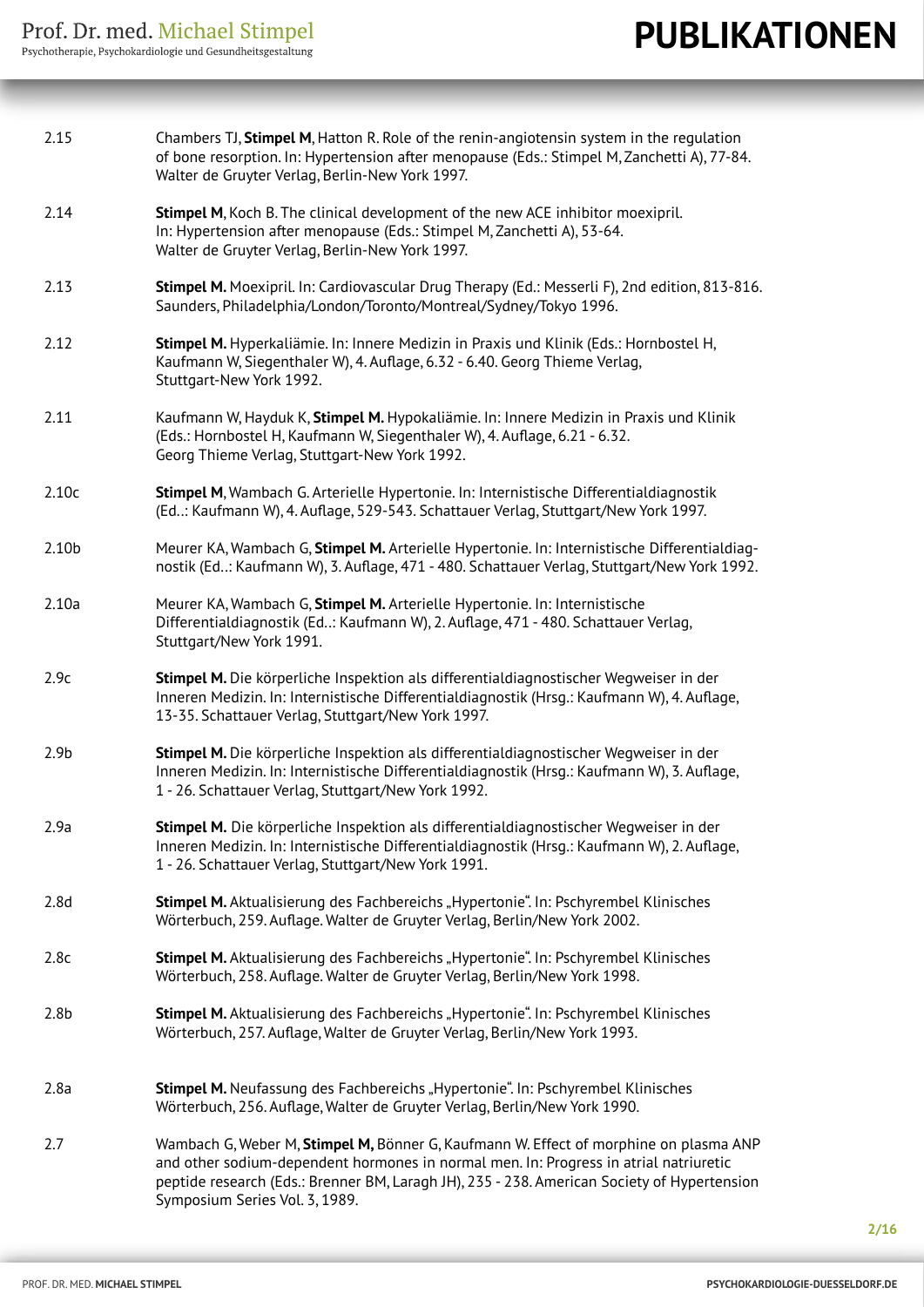| 2.6  | Wambach G, Schröder U, Stimpel M, Bönner G, Kaufmann W. Effect of nifedipine on<br>plasma-ANP-levels and pulmonary hemodynamics in patients with pulmonary hypertension<br>during exercise. In: Endocrinology of the heart (Eds. Kaufmann W, Wambach G), 241 - 243.<br>Springer-Verlag, Berlin-Heidelberg-New York-London-Paris-Tokyo-Hongkong 1989 |
|------|-----------------------------------------------------------------------------------------------------------------------------------------------------------------------------------------------------------------------------------------------------------------------------------------------------------------------------------------------------|
| 2.5  | Wambach G, Schittenhelm U, Stimpel M, Bönner G, Kaufmann W. Renal resistance against<br>atrial natriuretic peptide in congestive heart failure: effect of ACE inhibition. In:<br>Endocrinology of the heart (Eds. Kaufmann W, Wambach G), 211 - 214. Springer Verlag,<br>Berlin-Heidelberg-New York-London-Paris-Tokyo-Hongkong 1989.               |
| 2.4  | Neyses L, Stimpel M, Locher R, Lüderitz B, Vetter W. Oxygenated sterols and intracellular<br>calcium dynamics. Comparison with cholesterol and clinical application. In: Colloque<br>INSERM, Vol. 166: Biological activities of oxygenated sterols<br>(Eds.: Beck JP, Crastes de Paulet A), 101 - 116, 1988.                                        |
| 2.3  | Vetter H, Vetter W. Unter Mitarbeit von Greminger P, Hany St, Knorr M, Lüscher T, Stimpel M,<br>Tenschert W, Zidek W. Praktische Hypertonie. 2., überarbeitete Auflage, Georg Thieme Verlag,<br>Stuttgart/New York 1986.                                                                                                                            |
| 2.2  | Stimpel M, Faust V. Psychosoziale Aspekte des Rauschdrogenkonsums. In:<br>Klinische Psychiatrie Bd. II (Hrsq.: Laux G, Reimer F), 167 - 179, Hippokrates Verlag,<br>Stuttgart 1986.                                                                                                                                                                 |
| 2.1  | Groth H, Vetter H, Neyses L, Stimpel M, Vetter W. Trilostane - a new and effective drug for<br>primary aldosteronism. In: The adrenal gland and hypertension (Eds.: Mantero F, Biglieri EG,<br>Funder JW, Scoggins BA), 443 - 448, Raven Press, New York 1985                                                                                       |
| 3    | BEITRÄGE IN WISSENSCHAFTLICHEN FACHZEITSCHRIFTEN                                                                                                                                                                                                                                                                                                    |
| 3.89 | Pelzer T, delager T, Muck J, Stimpel M, Neyses L. Estrogen action on the myocardium in<br>vivo - specific and permissive for ACE-inhibition. Journal of Hypertension 2002; 20:<br>1001-1006.                                                                                                                                                        |
| 3.88 | Blacher J, Dabire H, Pomies JP, Safar ME, Stimpel M. Long-term cardiovascular effects of high<br>"osteoprotective" dose levels of 17ß-estradiol in spontaneously hypertensive rats.<br>Cardiovascular Drugs and Therapy 2000; 14: 351-355.                                                                                                          |
| 3.87 | Pelzer T, Schumann M, Neumann M, deJager T, Stimpel M, Serfling E, Neyses L. 178-estradiol<br>prevents programmed cell death in cardiac myocytes. Biochemical Biophysical Research<br>Communications 2000; 268: 192-200.                                                                                                                            |
| 3.86 | Van Eickels M, Grohe C, Löbbert K, Stimpel M, Vetter H. Angiotensin converting enzyme<br>inhibitors block mitogenic signalling pathways in rat cardiac fibroblasts. Naunyn<br>Schmiedeberger's Archives of Pharmacology 1999; 359: 394-399.                                                                                                         |
| 3.85 | Agabiti-Rosei E, Ambrosioni E, Pirelli A, Stimpel M, Zanchetti A. Efficacy and tolerability of<br>moexipril and nitrendipine in postmenopausal women with hypertension. European Journal<br>of Clinical Pharmacology 1999;55: 185-189.                                                                                                              |
| 3.84 | Koch B, Oparil S, Stimpel M. Co-administration of moexipril and hormonal replacement<br>therapy in postmenopausal women. Journal of Human Hypertension 1999; 13: 337-342.                                                                                                                                                                           |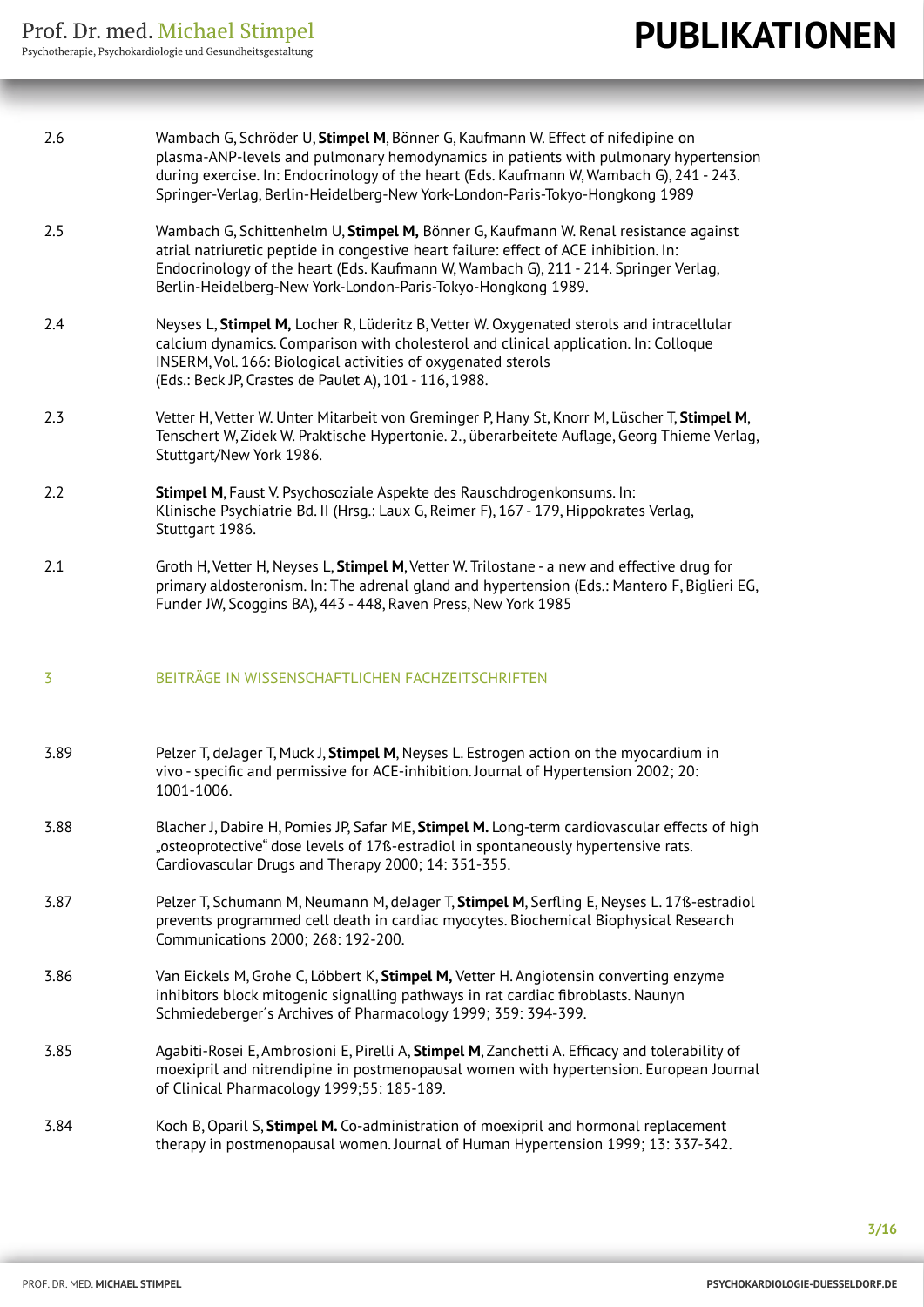| 3.83 | Blacher J, Raison J, Amah G, Schiemann A-L, Stimpel M, Safar ME. Increased arterial<br>distensibility in postmenopausal hypertensive women with and without hormone<br>replacement therapy after acute administration of the ACE-inhibitor moexipril.<br>Cardiovascular Drugs and Therapy 1998; 12: 409-414. |
|------|--------------------------------------------------------------------------------------------------------------------------------------------------------------------------------------------------------------------------------------------------------------------------------------------------------------|
| 3.82 | Stimpel M, Koch B, Weber MA. Comparison between moexipril and atenolol in obese<br>postmenopausal women with hypertension. Maturitas 1998; 30: 69-77.                                                                                                                                                        |
| 3.81 | Stimpel M, Koch B, Oparil S. Antihypertensive treatment in postmenopausal women:<br>diuretic or ACE inhibitor ? Cardiology 1998; 89: 271-276                                                                                                                                                                 |
| 3.80 | Grohe C, Kahlert S, Löbbert K, Neyses L, van Eickels M, Stimpel M, Vetter H. Angiotensin<br>converting enzyme inhibition modulates cardiac fibroblast growth. Journal of Hypertension<br>1998; 16: 377-384                                                                                                   |
| 3.79 | Chrysant SG, Stimpel M. Antihypertensive effectiveness of a very low fixed-dose<br>combination of moexipril and hydrochlorothiazide. Journal of Cardiovascular Pharmacology<br>1998; 31: 384-390.                                                                                                            |
| 3.78 | Grohe C, Karas RH, Stimpel M, Löbbert K, Kahlert S, Vetter H, Neyses L. Cardiac fibro-blasts<br>and myocytes contain functional estrogen receptors. FEBS Letters 1997; 416: 107-112.                                                                                                                         |
| 3.77 | Liang H, Ma Y, Pun S, Stimpel M, Jee WSS. Aging- and ovariectomy-related skeletal changes<br>in spontaneously hypertensive rats. The Anatomical Record 1997; 249: 173-180.                                                                                                                                   |
| 3.76 | Grohe C, Kahlert S, Löbbert K, van Eickels M, Stimpel M, Vetter H, Neyses L. Effects of<br>moexiprilat on estrogen-stimulated cardiac fibroblast growth. British Journal of<br>Pharmacology 1997; 121: 1350-1354.                                                                                            |
| 3.75 | Schiemann A-L, Stimpel M. Die Bedeutung der linksventrikulären Hypertrophie bei primärer<br>Hypertonie und ihre Beeinflußbarkeit durch antihypertensive Medikamente. Schweizerische<br>Rundschau für Medizin (PRAXIS) 1997; 86: 1101-1106.                                                                   |
| 3.74 | Ma YF, Stimpel M, Liang H, Pun S, Jee WSS. Impact of antihypertensive therapy on skeleton:<br>effects of moexipril and hydrochlorothiazide on ovariectomized osteopenia in<br>spontaneously hypertensive rats. Journal of Endocrinology 1997; 154: 467-474.                                                  |
| 3.73 | Koch B, Chrysant S, Stimpel M. Fixe "Low-dose" Kombination von Moexipril und<br>Hydrochlorothiazid zur Behandlung der arteriellen Hypertonie. Journal für Hypertonie<br>1997; 4: 28-33.                                                                                                                      |
| 3.72 | Stimpel M, Koch B. Antihypertensive treatment with moexipril plus hydrochlorothiazide<br>versus metoprolol plus hydrochlorothiazide in patients with mild to moderate hypertension.<br>Journal of Human Hypertension 1997; 11: 133-137.3.67                                                                  |
| 3.71 | Chrysant SG, Stimpel M. Comparison of antihypertensive effectiveness of moexipril to<br>verapamil-SR in combination with low dose hydrochlorothiazide. Journal of Clinical<br>Pharmacology 1996; 36: 701 - 706.                                                                                              |
| 3.70 | White WB, Koch B, Stimpel M. Usefulness of moexipril and hydrochlorothiazide in<br>moderately severe essential hypertension. American Journal of Therapeutics 1997; 4:<br>123-129.                                                                                                                           |
| 3.69 | Hatton R, Stimpel M. Chambers TJ. Angiotensin II is generated from angiotensin I by bone<br>cells and stimulates osteoclastic bone resorption in vitro. Journal of Endocrinology 1997;<br>$152:5-10.$                                                                                                        |
| 3.68 | Stimpel M, Koch B, Jansen T, Fox AAL, Loh I. Moexipril versus captopril in patients with mild<br>to moderate hypertension. Journal of Cardiovascular Pharmacology 1996; 28: 769-773.                                                                                                                         |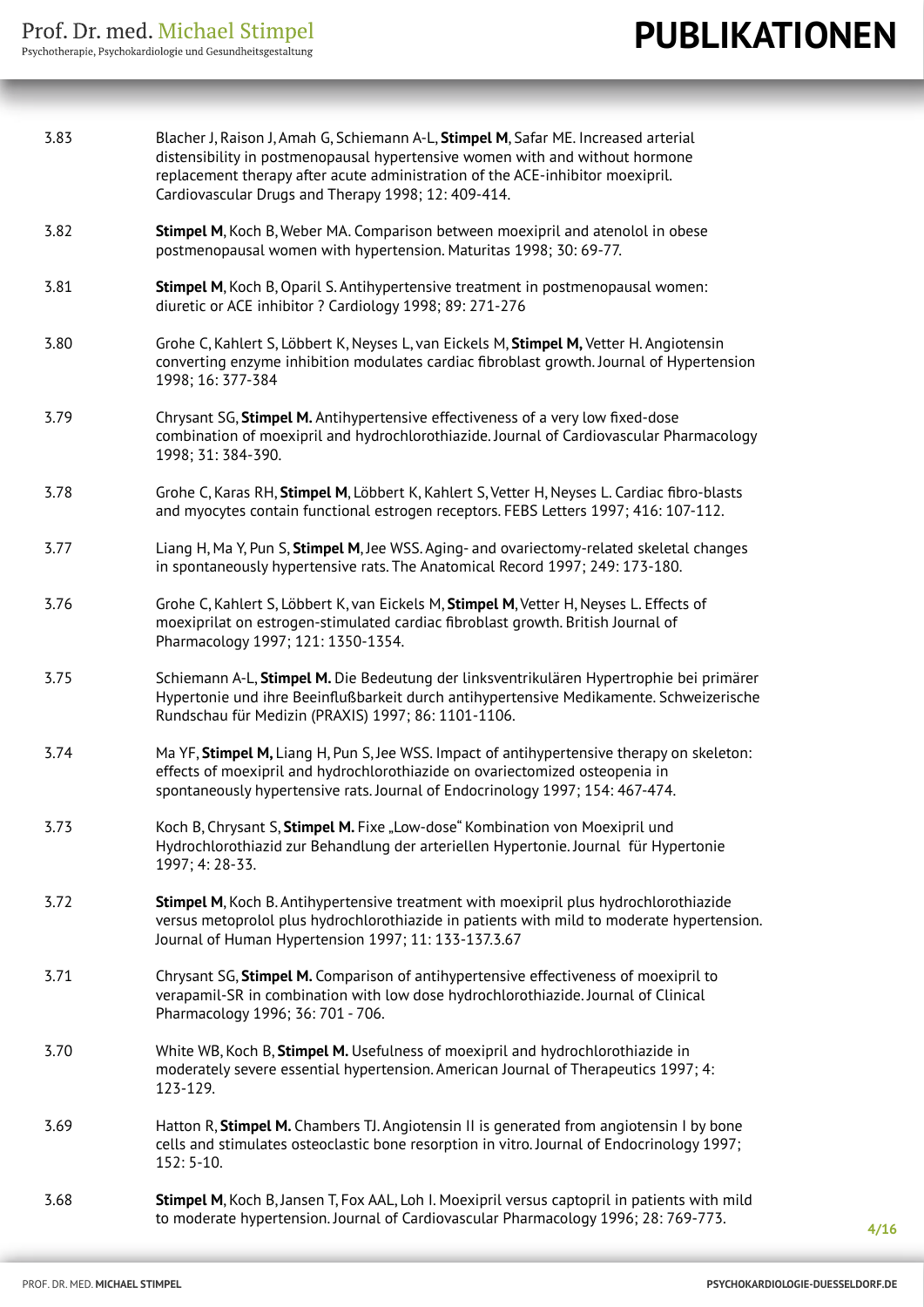| 3.66 | Stimpel M, Koch B, Dickstein K. Moexipril as add-on therapy to hydrochlorothiazide in<br>moderate to severe hypertension. Cardiology 1996; 87: 313-318                                                                                                                                                                                       |
|------|----------------------------------------------------------------------------------------------------------------------------------------------------------------------------------------------------------------------------------------------------------------------------------------------------------------------------------------------|
| 3.65 | Persson B, Stimpel M. Evaluation of the antihypertensive efficacy and tolerability of<br>moexipril, a new ACE inhibitor, compared to hydrochlorothiazide in elderly patients.<br>European Journal of Clinical Pharmacology 1996; 50: 259-264.                                                                                                |
| 3.64 | Mroczek WJ, Stimpel M. A double-blind evaluation of moexipril versus hydrochlorothiazide<br>in hypertension. Advances in Therapy 1996; 13: 79-87.                                                                                                                                                                                            |
| 3.63 | Stimpel M, Bonn R, Koch B, Dickstein K. Pharmacology and clinical use of the new ACE<br>inhibitor moexipril. Cardiovascular Drug Reviews 1995; 13: 211-229.                                                                                                                                                                                  |
| 3.62 | Lucas CP, Darga LL, Fox AAL, Stimpel M. A study of the efficacy and safety of moexipril<br>in mild to moderate hypertension. American Journal of Therapeutics 1995; 2: 886-892.                                                                                                                                                              |
| 3.61 | White WB, Stimpel M. Long-term safety and efficacy of moexipril alone and in combination<br>with hydrochlorothiazide in elderly patients with hypertension. Journal of Human<br>Hypertension 1995; 9: 879-884.                                                                                                                               |
| 3.60 | Stimpel M, Jee WSS, Ma Y, Yamamoto N, Chen Y. Impact of antihypertensive therapy on<br>postmenopausal osteoporosis: effects of the angiotensin converting enzyme inhibitor<br>moexipril, 17-ß-estradiol and their combination on the ovariectomy-induced cancellous<br>bone loss in young rats. Journal of Hypertension 1995; 13: 1852-1856. |
| 3.59 | Abernethy DR, Fox AAL, Stimpel M. Moexipril in the treatment of mild to moderate essential<br>hypertension: comparison with sustained release verapamil. Journal of Clinical<br>Pharmacology 1995; 35: 794-799.                                                                                                                              |
| 3.58 | London GM, Guerin AP, Pannier B, Marchais SJ, Stimpel M. Influence of sex on arterial<br>hemodynamics and blood pressure: role of body height. Hypertension 1995; 26: 514-519.                                                                                                                                                               |
| 3.57 | Drayer I, Stimpel M, Fox AAL, Weber MA. The antihypertensive properties of the angiotensin<br>converting enzyme inhibitor moexipril given alone or in combination with a low dose of a<br>diuretic. American Journal of Therapeutics 1995; 2: 525-531.                                                                                       |
| 3.56 | Persson B, Widgren BR, Fox AAL, Stimpel M. Antihypertensive effects of moexipril, a new ACE<br>inhibitor, as add on therapy to nifedipine in patients with essential hypertension. Journal of<br>Cardiovascular Pharmacology 1995; 26: 73-78.                                                                                                |
| 3.55 | Chrysant SG, Fox AAL, Stimpel M. Comparison of moexipril - a novel ACE-inhibitor - to<br>verapamil-SR as add-on therapy to low dose hydrochlorothiazide in hypertensive patients.<br>American Journal of Hypertension 1995; 8: 418 - 421.                                                                                                    |
| 3.54 | White WB, Whelton A, Fox AAL, Stimpel M, Kaihlanen PM. Tri-center assessment of the<br>efficacy and pharmacodynamics of the ACE inhibitor, moexipril, by ambulatory blood<br>pressure monitoring. Journal of Clinical Pharmacology 1995; 35: 233 - 238.                                                                                      |
| 3.53 | White WB, Fox AAL, Stimpel M. Long-term efficacy and safety of moexipril in the treatment<br>of hypertension. Journal of Human Hypertension 1994; 8: 917 - 921.                                                                                                                                                                              |
| 3.52 | Dickstein K, Aarsland T, Ferrari P, Todd M, Stimpel M. Comparison of the efficacy of three<br>dose levels of moexipril versus placebo as add-on therapy to hydrochlorothiazide in<br>patients with moderate hypertension. Journal of Cardiovascular Pharmacology 1994; 24:<br>$247 - 255.$                                                   |
| 3.51 | Stimpel M, Grimm U, Reiss U, Degenhardt S, Wambach G. Der Captopril-Test bei primärem<br>Aldosteronismus. Kassenarzt 1993; 33: 35 - 37.                                                                                                                                                                                                      |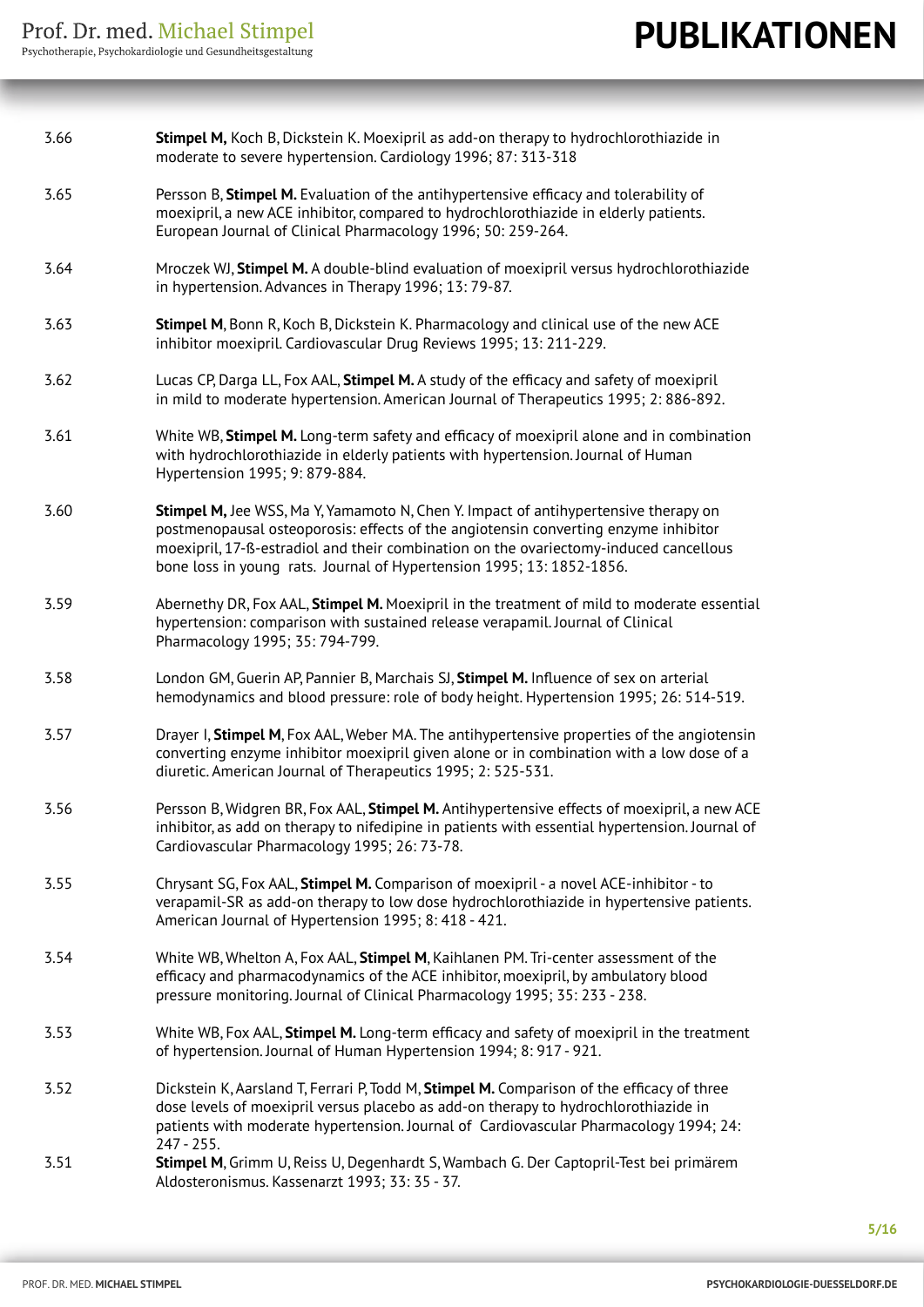| 3.50 | Reiss U, Stimpel M. Gibt es eine klinische Indikation für die Bestimmung des atrialen<br>natriuretischen Peptids? Schweizerische Rundschau Medizin 1993; 82: 755 - 758.                                                                                                                       |
|------|-----------------------------------------------------------------------------------------------------------------------------------------------------------------------------------------------------------------------------------------------------------------------------------------------|
| 3.49 | Wambach G, Jacob R, Treeger A, Stimpel M. Wie zuverlässig ist die oszillometrische<br>Blutdruckmessung am Finger mit dem OMRON-Gerät? Schweizerische Rundschau Medizin<br>1992; 81: 1258 - 1261.                                                                                              |
| 3.48 | Wambach G, Degenhardt S, Bönner G, Stimpel M, Grimm U, Krone W. Verbessert der<br>Captopril-Test die Diagnostik des primären Hyperaldosteronismus? Deutsche medizinische<br>Wochenschrift 1992; 117: 1175 - 1180.                                                                             |
| 3.47 | Stimpel M, Kaufmann W, Reiss U, Wambach G. Bedeutung der Blutdruckhöhe für die<br>Freisetzung des atrialen natriuretischen Peptids (ANP) bei primärer Hypertonie. Kassenarzt<br>1992; 32: 31 - 34.                                                                                            |
| 3.46 | Stimpel M. Therapie des primären Aldosteronismus. Deutsche medizinische Wochenschrift<br>1992; 117: 947 - 949.                                                                                                                                                                                |
| 3.45 | Stimpel M. Diagnostik des primären Aldosteronismus. Deutsche medizinische Wochenschrift<br>1992; 117: 907 - 911.                                                                                                                                                                              |
| 3.44 | Wambach G, Koch J, Stimpel M, Krone W. Plasmaspiegel des Brain Natriuretic Peptide (BNP)<br>bei gesunden Probanden nach akuter und chronischer Kochsalzbelastung. Nieren- und<br>Hochdruckkrankheiten 1992; 21: 686 - 688                                                                     |
| 3.43 | Stimpel M, Degenhardt S, Grimm U, Krone W, Wambach G. Bedeutung des Captopril-Tests in<br>der (Differential-) Diagnose des primären Aldosteronismus. Nieren- und<br>Hochdruckkrankheiten 1992; 21: 582 - 584.                                                                                 |
| 3.42 | Stimpel M, Reiss U, Kaufmann W, Wambach G. Blutdrucksenkung durch Blockade<br>postsynaptischer Alpha-1-Rezeptoren. Wirkung von Doxazosin auf die ANP-Sekretion in<br>Ruhe und unter Belastung bei Patienten mit primärer Hypertonie. Nieren- und<br>Hochdruckkrankheiten 1991; 20: 570 - 572. |
| 3.41 | Stimpel M, Wambach G. Hypokaliämische Hypertonie: Leitsymptom des primären<br>Aldosteronismus? Therapiewoche 1990; 40: 2386 - 2390.                                                                                                                                                           |
| 3.40 | Wambach G, Bönner G, Stimpel M, Kaufmann W. Kontrolle kardiovaskulärer Risikofaktoren<br>bei Patienten mit essentieller Hypertonie. Therapiewoche 1990; 40: 2377 - 2385.                                                                                                                      |
| 3.39 | Stimpel M, Kaufmann W. Phäochromozytom: Aktualisierte Diagnostik und Therapie.<br>Deutsches Ärzteblatt 1990; 87: 1051 - 1055.                                                                                                                                                                 |
| 3.38 | Wambach G, Stimpel M, Bönner G, Degenhard S, Kaufmann W. Impact of acute and chronic<br>sodium loading on atrial natriuretic peptide and renin in man. Journal of Endocrinological<br>Investigation 1989; 12: 679 - 684.                                                                      |
| 3.37 | Wambach G, Steffen HM, Griebenow R, Stimpel M, Bönner G. Diagnostische Möglichkeiten<br>der Plasma-ANP-Messung bei kardialen Erkrankungen. Herz/Kreislauf 1989; 21 (Sonderausg<br>Nov./89): 29 - 33.                                                                                          |
| 3.36 | Stimpel M. Primärer Aldosteronismus: Pathogenese, Diagnostik und Therapie. Medizinische<br>Klinik 1989; 84: 548 - 553.                                                                                                                                                                        |
| 3.35 | Wambach G, Stimpel M, Bönner G. Das atriale natriuretische Peptid und seine Bedeutung für<br>die arterielle Hypertonie. Klinische Wochenschrift 1989; 67: 1069 - 1076.                                                                                                                        |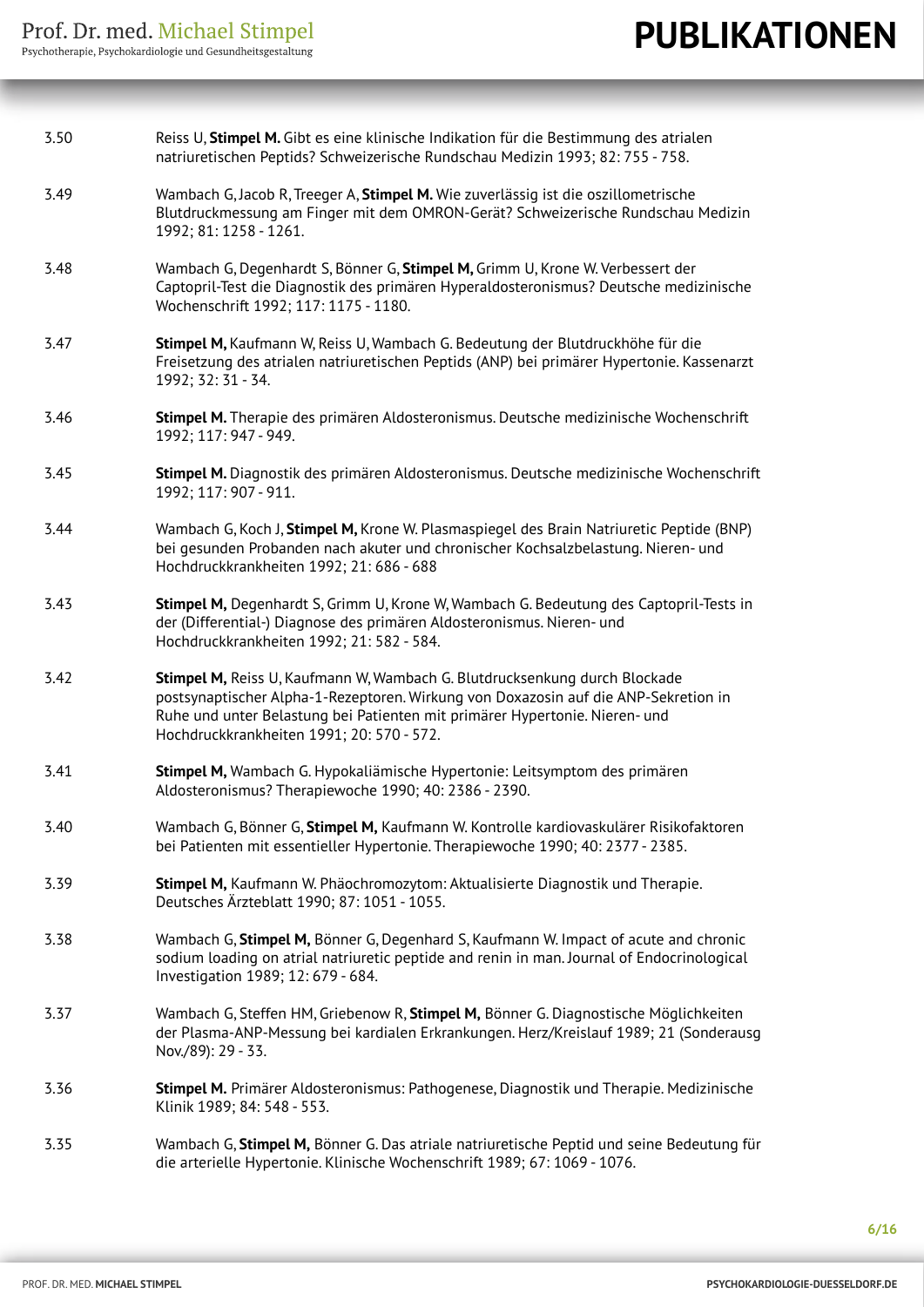| 3.34  | Wambach G, Laaser U, Schmitz L, Stimpel M, Kaufmann W. Essentielle Hypertonie -<br>Effektivität der Langzeittherapie. Münchener Medizinische Wochenschrift 1989; 131:<br>694 - 698.                                                                                                                                                     |
|-------|-----------------------------------------------------------------------------------------------------------------------------------------------------------------------------------------------------------------------------------------------------------------------------------------------------------------------------------------|
| 3.33  | Wambach G, Schittenhelm U, Stimpel M, Bönner G, Kaufmann W. Natriuretic action of ANP is<br>blunted by ACE inhibition in humans. Journal of Cardiovascular Pharmacology 1989; 13:<br>748 - 753.                                                                                                                                         |
| 3.32  | Stimpel M, Ivens K, Volkmann HP, Wambach G, Kaufmann W. Therapeutic value of calcium<br>antagonists in autonomous hyperaldosteronism. Klinische Wochenschrift 1989; 67:<br>$248 - 252.$                                                                                                                                                 |
| 3.31  | Wambach G, Bönner G, Stimpel M, Kaufmann W. Relationship between plasma atrial<br>natriuretic peptide and left ventricular involvement in essential hypertension. Journal of<br>Hypertension 1988; 6: 573 - 577.                                                                                                                        |
| 3.30  | Stimpel M, Ivens K, Wambach G, Kaufmann W. Are calcium antagonists helpful in the<br>management of primary aldosteronism? Journal of Cardiovascular Pharmacology 1988;<br>12 (suppl. 6): S131 - S134                                                                                                                                    |
| 3.29  | Stimpel M, Schürmeyer T, Ivens K, Wambach G, Volkmann HP, von zur Mühlen A.<br>Diagnostische Wertigkeit des Clonidin-Hemmtestes bei Phäochromozytom-Verdacht.<br>Deutsche medizinische Wochenschrift 1988; 113: 130 - 134.                                                                                                              |
| 3.28  | Stimpel M, Wambach G. Plasmakonzentrationen des atrialen natriuretischen Peptids (ANP)<br>bei Patienten mit paroxysmaler supra-ventrikulärer Tachykardie und begleitender Polyurie<br>("Urina spastica"). Zeitschrift für Kardiologie 1988; 77 (suppl. 2): 124 - 129.                                                                   |
| 3.27  | Stimpel M, Kaufmann W, Wambach G. Atriales natriuretisches Peptid (ANP) bei essentieller<br>Hypertonie: Humoraler Marker für Kochsalzsensitivität und hypertensive Herzkrankheit im<br>klinisch-asymptomatischen Stadium? Zeitschrift für Kardiologie 1988; 77 (suppl. 2): 92 - 98                                                      |
| .3.26 | Stimpel M, Wambach G. Therapie des Phäochromozytoms. Deutsche medizinische<br>Wochenschrift 1987; 112: 1426 - 1427.                                                                                                                                                                                                                     |
| 3.25  | Stimpel M, Wambach G. Diagnostik des Phäochromozytoms. Deutsche medizinische<br>Wochenschrift 1987; 112: 1422 - 1425.                                                                                                                                                                                                                   |
| 3.24  | Bonanomie MH, Velvart M, Stimpel M, Roos KM, Fehr K, Weder HG. Studies of<br>pharmacokinetics and therapeutic effects of glucocorticoids entrapped in liposomes after<br>intraarticular application in healthy rabbits and in rabbits and in rabbits with antigen-<br>induced arthritis. Rheumatology International 1987; 7: 203 - 212. |
| 3.23  | Stimpel M, Rochow B, Frehse P, Kaufmann W. Flankenschmerzen, Schweißausbrüche<br>(Asymptomatisches Phäochromozytom). Schweizerische Rundschau Medizin 1987; 76:<br>204 - 208.                                                                                                                                                           |
| 3.22  | Stimpel M, Dralle H, von zur Mühlen A. Die Therapie des primären Aldosteronismus.<br>Deutsche medizinische Wochenschrift 1986; 111: 1487 - 1488.                                                                                                                                                                                        |
| 3.21  | Stimpel M, von zur Mühlen A. Die Diagnose des primären Aldosteronismus. Deutsche<br>medizinische Wochenschrift 1986; 111: 1484 - 1486.                                                                                                                                                                                                  |
| 3.20  | Predel G, Hany St, Stimpel M. Zentralnervöse Nebenwirkungen antihypertensiver<br>Medikamente. Schweizerische Rundschau Medizin 1986; 75: 730-733.                                                                                                                                                                                       |
| 3.19  | Hany St, Stimpel M, Vetter W. Ikterus, Fieber, Arthralgien (Medikamentös-induzierte<br>cholostatische Hepatopathie durch Prajmaliumbitartrat). Schweizerische Rundschau Medizin<br>1986; 75: 64 - 66.                                                                                                                                   |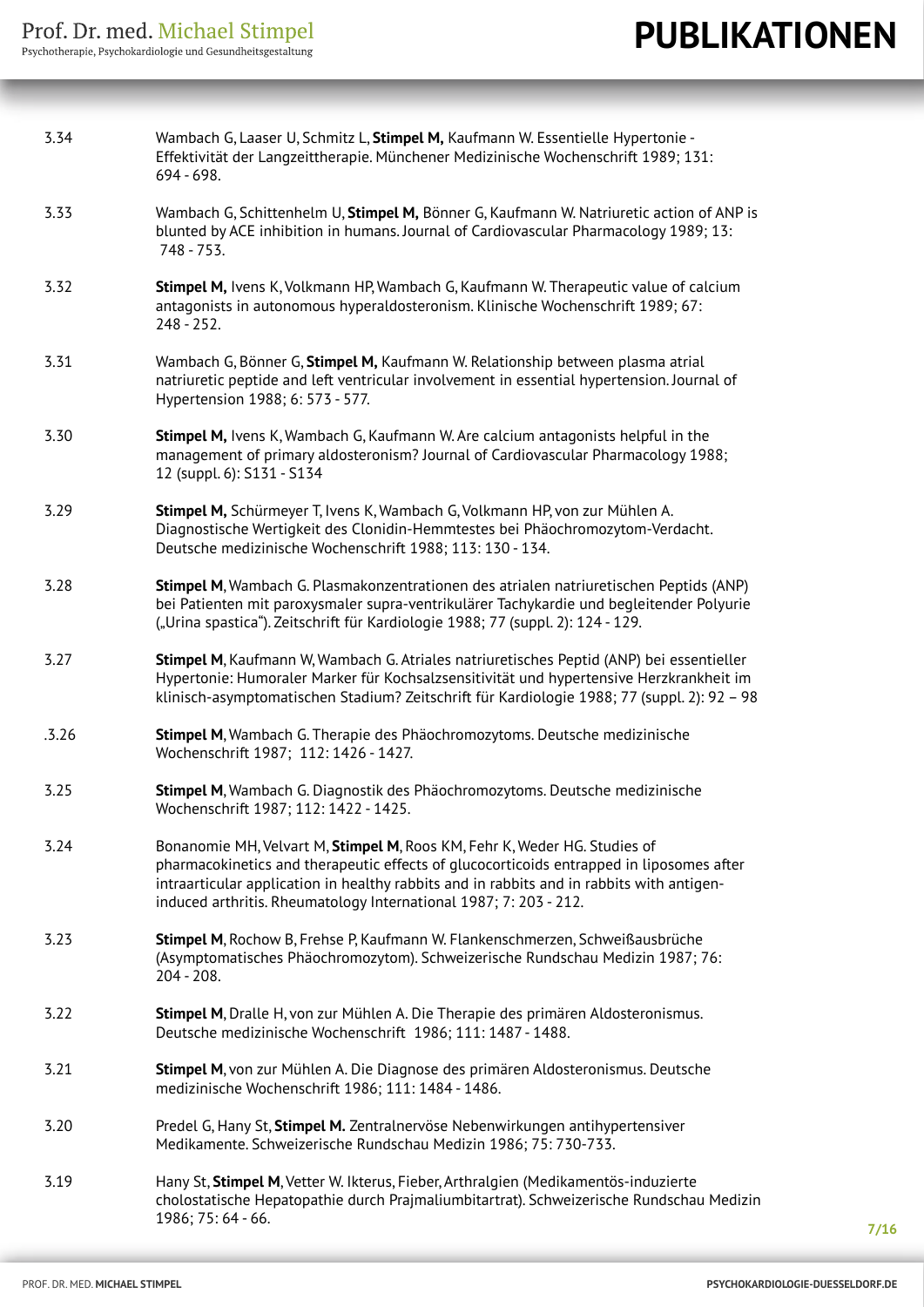| 3.18 | Knorr M, Locher R, Stimpel M, Edmonds D, Vetter W. Effect of atrial natriuretic peptide on<br>angiotensin II-induced increase of cytosolic free calcium in cultured smoooth muscle cells.<br>Journal of Hypertension 1986; 4 (suppl. 2): S67 - S69. |
|------|-----------------------------------------------------------------------------------------------------------------------------------------------------------------------------------------------------------------------------------------------------|
| 3.17 | Stimpel M, Neyses L, Locher R, Knorr M, Vetter W. High density lipoproteins (HDL) -<br>modulators of the slow calcium channel? Journal of Hypertension 1985; 3 (suppl. 3): 49 - 51.                                                                 |
| 3.16 | Stimpel M, Steinmann U, Siegenthaler-Zuber G, Vetter W. Internmedizinische Fallberichte:<br>Gelenkschmerzen, Hämoptoe (Hypertrophe Osteoarthropathie). Schweizerische Rundschau<br>Medizin 1985; 74: 1089 - 1091.S                                  |
| 3.15 | Groth H, Vetter W, Stimpel M, Tenschert W, Klaiber E, Vetter H. Adrenalectomy in primary aldo<br>steronism: a long-term follow-up study. Cardiology 1985; 72 (suppl 1): 107 - 116.                                                                  |
| 3.14 | Stimpel M, Groth H, Greminger P, Vetter H, Vetter W. The spectrum of renovascular<br>hypertension. Cardiology 1985; 72 (suppl. 1): 1 - 9.                                                                                                           |
| 3.13 | Groth H, Stimpel M, Edmonds D, Mosca R, Vetter W. Nitrendipin, ein neuer Kalzium-<br>Antagonist, als Basistherapie bei essentieller Hypertonie. Schweizerische Rundschau<br>Medizin 1985; 74: 503 - 506.                                            |
| 3.12 | Groth H, Stimpel M, Stricker M, Greminger P, Vetter W. Hypertensiver Notfall und schwere<br>Hypertonie: Erfahrungen mit Nifedipin. Schweizerische Rundschau Medizin 1985; 74:<br>491 - 495.                                                         |
| 3.11 | Stimpel M, Neyses L. Der Wirkungsmechanismus der Kalzium-Antagonisten.<br>Schweizerische Rundschau Medizin 1985; 74: 483 - 490.                                                                                                                     |
| 3.10 | Stimpel M, Vetter H, Küffer B, Groth H, Greminger P, Vetter W. The scored tablet - a source of<br>error in drug dosing? Journal of Hypertension 1985; 3 (suppl. 1): 97 - 99.                                                                        |
| 3.9  | Stimpel M, Steinmann U, Siegenthaler-Zuber G, Vetter W. Müdigkeit, Muskelschwäche<br>(Cortisol-produzierendes Nebennierenrindenkarzinom). Schweizerische Rundschau Medizin<br>1985; 74: 584 - 587.                                                  |
| 3.8  | Stimpel M, Vetter W, Groth H, Greminger P, Vetter H. Captopril before and after<br>spironolactone therapy in primary aldosteronism - pathogenetic and therapeutical aspects.<br>Klinische Wochenschrift 1985; 63: 361 - 363.                        |
| 3.7  | Neyses L, Locher R, Stimpel M, Streuli R, Vetter W. Stereospecific modulation of the calcium<br>channel in human erythrocytes by cholesterol and its oxidized derivatives. Biochemical<br>Journal 1985; 227: 105 - 112.                             |
| 3.6  | Stimpel M, Vetter H, Küffer B, Neyses L, Greminger P, Groth H, Vetter W. Teilbare Tabletten -<br>therapeutische Fehlerquelle exakter medikamentöser Dosierung? Schweizerische<br>Rundschau Medizin 1985; 74: 84 - 86.                               |
| 3.5  | Stimpel M, Neyses L, Locher R, Groth H, Vetter W. Human red blood cells - an ideal model<br>system for studying the action of calcium agonists and antagonists. Journal of Hypertension<br>1984; 2 (suppl. 3): 577 - 580.                           |
| 3.4  | Neyses L, Stimpel M, Locher R, Streuli R, Vetter W. Cholesterol and its oxidized derivatives<br>modulate the calcium influx in human red blood cells. Journal of Hypertension 1984; 2<br>(suppl. 3): 489 - 492.                                     |
| 3.3  | Stimpel M, Küffer B, Groth H, Vetter W. Breaking tablets in half. The Lancet 1984; 1: 1299.                                                                                                                                                         |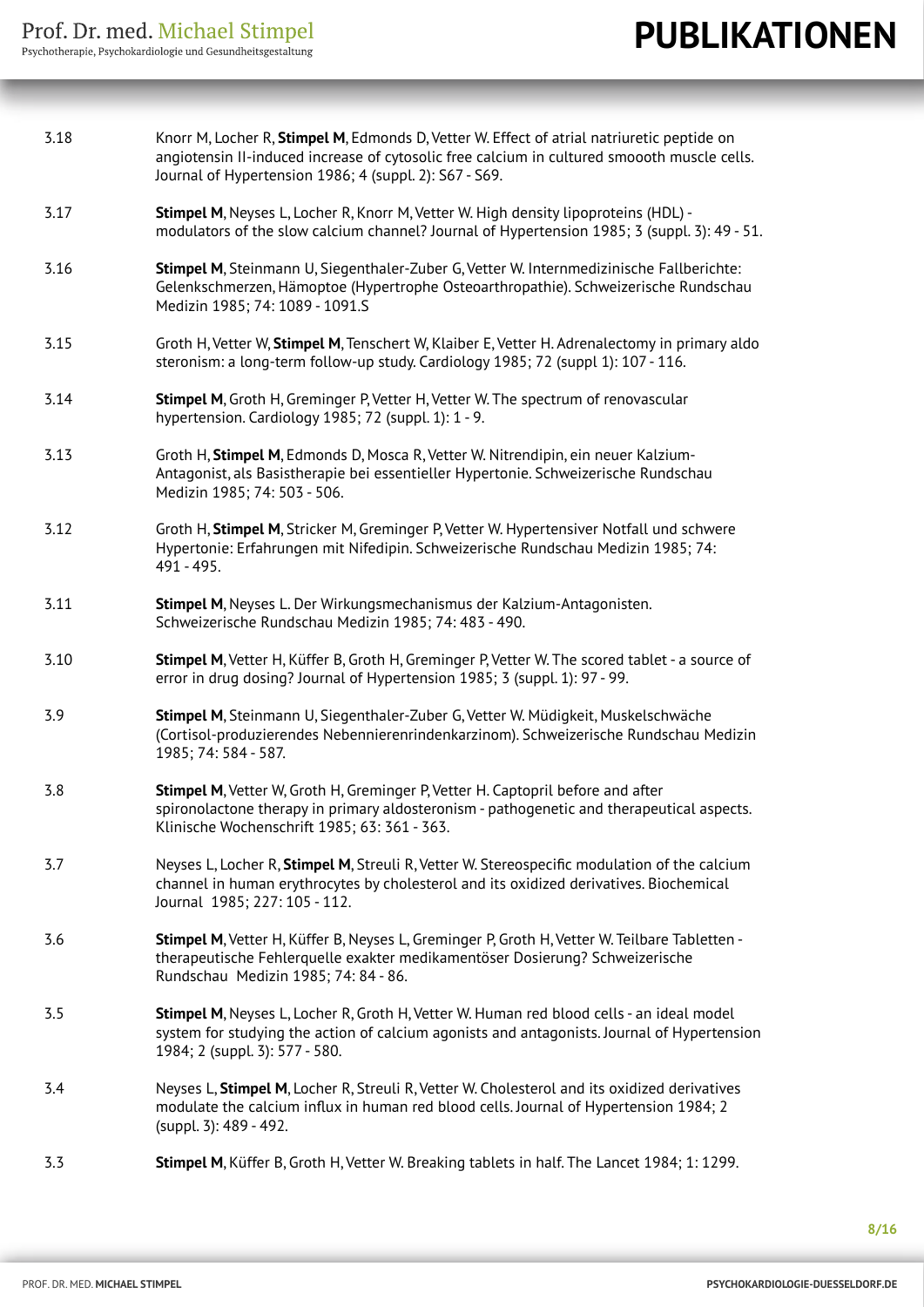- 3.2 Locher R, Neyses L, **Stimpel M**, Küffer B, Vetter W. The cholesterol content of the human erythrocyte influences the calcium influx through the channel. Biochemical and Biophysical Research Communications 1984; 124: 822 - 828.
- 3.1 **Stimpel M,** Proksch A, Wagner H, Lohmann-Matthes M-L. Macrophage activation and induction of macrophage cytotoxicity by purified polysaccharide fractions from the plant Echinacea purpurea. Infection and Immunology 1984; 46: 845 - 849.

#### **4 IN FACHZEITSCHRIFTEN VERÖFFENTLICHTE KURZBEITRÄGE / ABSTRACTS (Auswahl)**

- 4.118 Brück D, Klein B, Schmitt TK, **Stimpel M.** Langzeitergebnisse eines naturheilkundlich orientierten, integrativmedizinischen Therapiekonzeptes bei Fibromyalgie. Zeitschrift für Rheumatologie 2011; 70 (suppl. 1): 40.
- 4.117 Klein B, Brück D, Schmitt TK, **Stimpel M.** Vier-Jahres-Langzeitergebnisse einer stationären, naturheilkundlich orientierten, multimodalen Behandlung von Patienten mit hochgradig chronifizierter, multilokulärer Schmerzerkrankung. Der Schmerz 2011; 25 (suppl. 1): 151.
- 4.116 Brück D, Klein B, **Stimpel M.** Bekanntheitsgrad und Kontrolle einer arteriellen Hypertonie bei hochgradig chronifizierten Schmerzpatienten. Deutsche Medizinische Wochenschrift 2010; 135 (suppl. 4): 179.
- 4.115 Schreckenberg R, van Eickels M, Grohé C, **Stimpel M,** Schlüter K-D. Welchen Einfluss hat ein ACE-Hemmer auf die myokardiale Expression von TGF-ß in spontan hypertensiven Ratten bei Östrogenman-gel und Östrogensupplementation ? Zeitschrift für Kardiologie 2003; 92 (suppl. 1): 112.
- 4.114 Pelzer T, de Jager T, Muck J, **Stimpel M,** Neyses L. Differentielle Effekte von 17-ß Östradiol und ACE-Inhibition im hypertrophierten Myokard. Zeitschrift für Kardiologie 2000; 89 (suppl. 6): VI/25.
- 4.113 De Jager T, Pelzer T, Muck J, **Stimpel M,** Neyses L. Direct regulation of contractile gene expression by estrogens in the myocardium. Zeitschrift für Kardiologie 2000; 89 (suppl. 5): 284.
- 4.112 Pelzer T, de Jager T, Muck J, **Stimpel M ,**Neyses L. Permissiver Effekt der Östrogensubstitution auf die Wirkung von ACE-Hemmung im hypertrophierten Myokard. Zeitschrift für Kardiologie 2000; 89 (suppl. 5): 284.
- 4.111 Pelzer T, de Jager T, **Stimpel M,** Neyses L. Estrogen dependent NFkappaB regulation protects cardiac myocytes against apoptotic cell death. Circulation 1999; 100 (suppl. I):I-774.
- 4.110 Grohe C, van Eickels M, Löbbert K, Doevendas PA, **Stimpel M,** Meyer R, Vetter H. Estrogen modulates apoptosis in the myocardium. Journal of Hypertension 1999; 17 (suppl.3): S139.
- 4.109 **Stimpel M,** Yao W, Lu J, Setterberg RB, Zhou H, Jee WSS, Ma YF. Effects of different doses of moexipril and HCTZ alone or in combination on postmenopausal osteoporosis and hypertension in ovariectomized spontaneously hypertensive rats. American Journal of Hypertension 1999; 12: 97A.
- 4.108 Pelzer T, Schumann M, de Jager T, **Stimpel M**, Neyses L. Kardioprotektive Wirkungen des Östrogens im Myokard: 17ß-Östradiol inhibiert den programmierten Zelltod (Apoptose) von Kardiomyozyten. Zeitschrift für Kardiologie 1999; 88 (suppl. 1): 12.
- 4.107 Pelzer T, **Stimpel M**, de Jager T, Neyses L. Östrogene induzieren das Egr-1 Gen im Myokard durch eine hormonabhängige Aktivierung der MAP-Kinase-Kaskade. Zeitschrift für Kardiologie 1999; 88 (suppl. 1): 170. .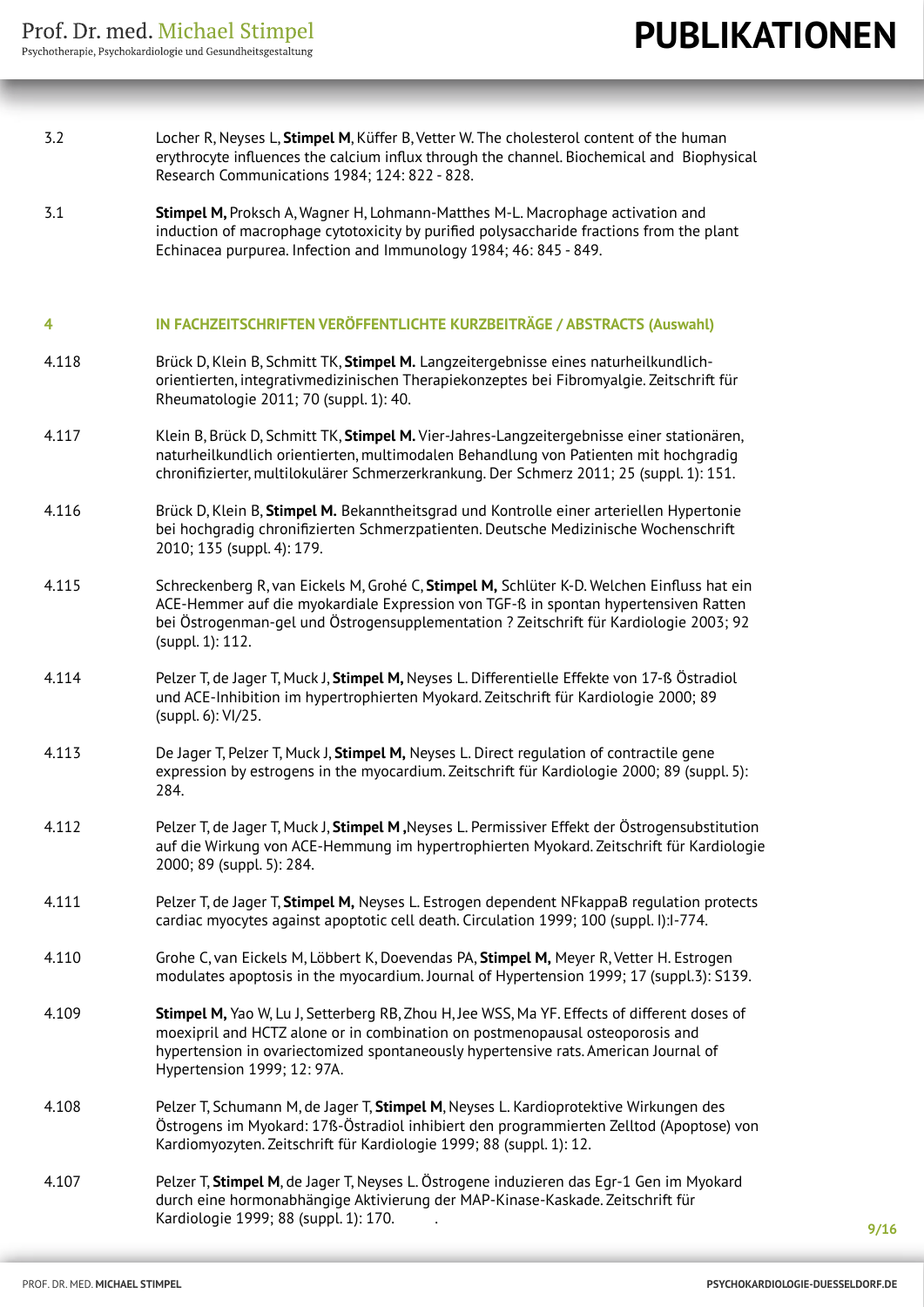| 4.106 | Grohe C, Kahlert S, Doevendans P, Stimpel M, Vetter H. Estrogen modulates cardiac gene<br>expression in vivo. Kidney & Blood Pressure Research 1998; 21: 352.                                                                                                                                                                                                                                                 |
|-------|---------------------------------------------------------------------------------------------------------------------------------------------------------------------------------------------------------------------------------------------------------------------------------------------------------------------------------------------------------------------------------------------------------------|
| 4.105 | Van Eickels M, Stimpel M, Löbbert K, Grohe C, Vetter H. ACE-inhibition modulates insulin-like<br>growth factor-1 (IGF-1) induced cardiac fibroblast proliferation. Kidney & Blood Pressure<br>Research 1998; 21: 345                                                                                                                                                                                          |
| 4.104 | Blacher J, Raison J, Amah G, Schiemann A-L, Stimpel M, Safar ME. Increased arterial<br>distensibility in postmenopausal hypertensive women with and without hormone<br>replacement therapy after acute administration of the ACE-inhibitor moexipril. Abstract<br>book to the 3rd International Symposium on Women's Health and Menopause, Risk<br>Reduction Strategies, Improved Quality of Health 1998: 15. |
| 4.103 | Van Eickels M, Nüdling S, Löbbert K, Stimpel M, Grohe C, Vetter H. ACE-Inhibition beeinflußt<br>das IGF-1 vermittelte Wachstum kardialer Fibroblasten. Zeitschrift für Kardiologie 1998; 87<br>(suppl. 1):223                                                                                                                                                                                                 |
| 4.102 | Pelzer T, Schumann M, Shamim A, Stimpel M, Neyses L. Geschlechtsspezifische Unter-<br>schiede der Noradrenalin-induzierten Myokardhypertrophie. Zeitschrift für Kardiologie<br>1998; 87: (suppl. 1): 199.                                                                                                                                                                                                     |
| 4.101 | Pelzer T, Shamim A, Schumann M, Stimpel M, Wölfges S, Neyses L. Gender specific<br>differences in the hypertrophic response of cardiomyocytes. Circulation 1997; 96 (suppl. 1):<br>$I-630.$                                                                                                                                                                                                                   |
| 4.100 | Stimpel M, Koch B. Do black postmenopausal women respond adequately to<br>antihypertensive drug treatment with ACE inhibitors and beta-blockers ? Ethnicity &<br>Disease 1997; 7 (suppl. 1): S61.                                                                                                                                                                                                             |
| 4.99  | <b>Stimpel M, Koch B. Once daily moexipril and atenolol in the treatment of mild to moderate</b><br>hypertension: a double blind comparison trial in obese postmenopausal women. Journal of<br>Hypertension 1997; 15 (suppl. 4): S198.                                                                                                                                                                        |
| 4.98  | Stimpel M, Koch B. Controlled multicenter evaluation of moexipril versus placebo in<br>post-menopausal women co-treated with hormone replacement therapy. Journal of<br>Hypertension 1997; 15 (suppl. 4): S198.                                                                                                                                                                                               |
| 4.97  | Stimpel M, Koch B. Antihypertensive drug treatment with moexipril and hydro-<br>chlorothiazide in postmenopausal women. Journal of Hypertension 1997; 15 (suppl. 4):<br>S198.                                                                                                                                                                                                                                 |
| 4.96  | Prüsse DI, Stimpel M. Antihypertensive drug treatment in postmenopausal women: ACE<br>inhibitor or calcium antagonist ? Journal of Hypertension 1997; 15 (suppl. 4): S185.                                                                                                                                                                                                                                    |
| 4.95  | Van Eickels M, Grohe C, Kahlert S, Löbbert K, Stimpel M, Neyses L, Vetter H. Beneficial effects<br>of ACE inhibition on angiotensin II and estrogen-induced cardiac fibroblast growth. Journal<br>of Hypertension 1997; 15 (suppl. 4): S78.                                                                                                                                                                   |
| 4.94  | Stimpel M, Ma YV, Jee WSS. Effects of the ACE-inhibitor moexipril and hydrochloro-thiazide<br>on the ovariectomized induced (postmenopausal) bone loss in spontaneously hypertensive<br>rats. Journal of Hypertension 1997; 15 (suppl. 4): S76.                                                                                                                                                               |
| 4.93  | Stimpel M, Hatton R, Chambers TJ. May ACE-inhibition protect against bone loss ? Results<br>from an in vitro study suggesting the existence of a local renin angiotensin system in the<br>bone. American Journal of Hypertension 1997, 10: 156A.                                                                                                                                                              |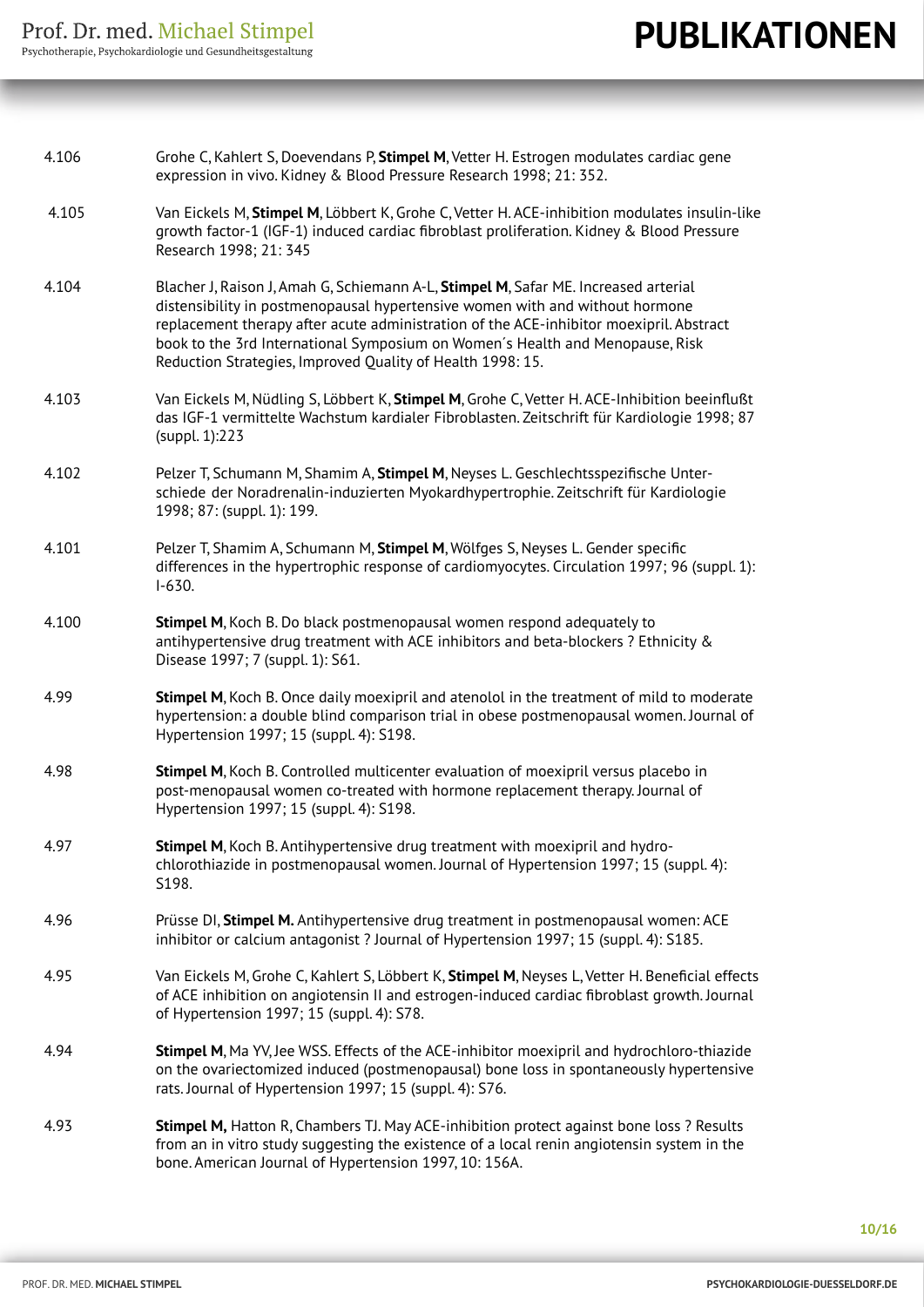| 4.92 | Koch B, Prüsse DI, Stimpel M. ACE inhibitor (moexipril) versus dihydropyridine-type calcium<br>antagonist (niterendipine) in postmenopausal women with hypertension. American Journal<br>of Hypertension 1997, 10: 116A.                                                                                          |
|------|-------------------------------------------------------------------------------------------------------------------------------------------------------------------------------------------------------------------------------------------------------------------------------------------------------------------|
| 4.91 | Stimpel M, Koch B. Blood pressure response and safety profile of moexipril and<br>hydrochlo-rothiazide in postmenopausal hypertensive women. American Journal of<br>Hypertension 1997, 10: 117A.                                                                                                                  |
| 4.90 | <b>Stimpel M, Koch B. Clinical use of the ACE inhibitor moexipril in hypertensive</b><br>postmeno-pausal women co-treated with hormone replacement therapy. American Journal<br>of Hypertension 1997, 10: 117A                                                                                                    |
| 4.89 | Stimpel M, Jee WSS, Liang H, Pun S, Ma YV. Antihypertensive therapy and postmenopausal<br>osteoporosis: skeletal effects of mono- and combination-therapy of moexipril and hydro-<br>chlorothiazide in ovariectomized spontaneously hypertensive rats (SHRs). American Journal<br>of Hypertension 1997, 10: 156A. |
| 4.88 | Stimpel M, Hatton R, Chambers TJ. Angiotensin II is generated from angiotensin I by bone<br>cells and stimulates osteoclastic bone resorption in vitro - implications for ACE inhibitor<br>therapy under conditions of progressive bone loss ? Hypertension 1997, 29: 848.                                        |
| 4.87 | Stimpel M, Koch B. Safety and efficacy of moexipril and atenolol in postmenopausal women<br>with hypertension. Hypertension 1997, 29: 843.                                                                                                                                                                        |
| 4.86 | Koch B, Stimpel M. Low-dose combination of moexipril and Hctz: an option in<br>antihypertensive treatment. Hypertension 1997, 29: 867.                                                                                                                                                                            |
| 4.85 | Prüsse DI, Stimpel M. Blood pressure response and safety profile of moexipril and<br>nitrendipine in postmenopausal hypertensive women. Hypertension 1997, 29: 844.                                                                                                                                               |
| 4.84 | Stimpel M, Koch B. Moexipril is better tolerated than hydrochlorothiazide in postmeno-<br>pausal women with hypertension. Hypertension 1997, 29: 844.                                                                                                                                                             |
| 4.83 | Stimpel M, Koch B. Moexipril versus placebo in postmenopausal women receiving HRT.<br>Hypertension 1997, 29: 843.                                                                                                                                                                                                 |
| 4.82 | <b>Stimpel M, Koch B. Antihypertensive long-term treatment and postmenopausal</b><br>osteoporosis: a study comparing the effects of moexipril alone and in combination with<br>17ß-estradiol on ovariectomy-induced bone loss in rats. Kidney and Blood Pressure<br>Research 1997; 20: 102-103.                   |
| 4.81 | Stimpel M, Koch B. Moexipril versus placebo in postmenopausal women treated with<br>hor-mone replacement therapy. Kidney and Blood Pressure Research 1997; 20: 121.                                                                                                                                               |
| 4.80 | Stimpel M, Koch B. Antihypertensive treatment of obese postmenopausal women: ACE<br>inhi-bitor or beta-blocker? Abstract book to 2nd International Symposium on Women's<br>Health and Menopause, Risk Reduction Strategies, 1996: 61.                                                                             |
| 4.79 | Stimpel M, Koch B. A comparative trial of moexipril versus hydrochlorothiazide in post-<br>menopausal women with hypertension - results from the MADAM-program. Abstract book to<br>2nd International Symposium on Women's Health and Menopause, Risk Reduction<br>Strategies, 1996: 60.                          |
| 4.78 | Stimpel M, Prüsse DI. Efficacy and safety of moexipril and nitrendipine in postmenopausal<br>women. Abstract book to 2nd International Symposium on Women's Health and Menopause,<br>Risk Reduction Strategies, 1996: 60.                                                                                         |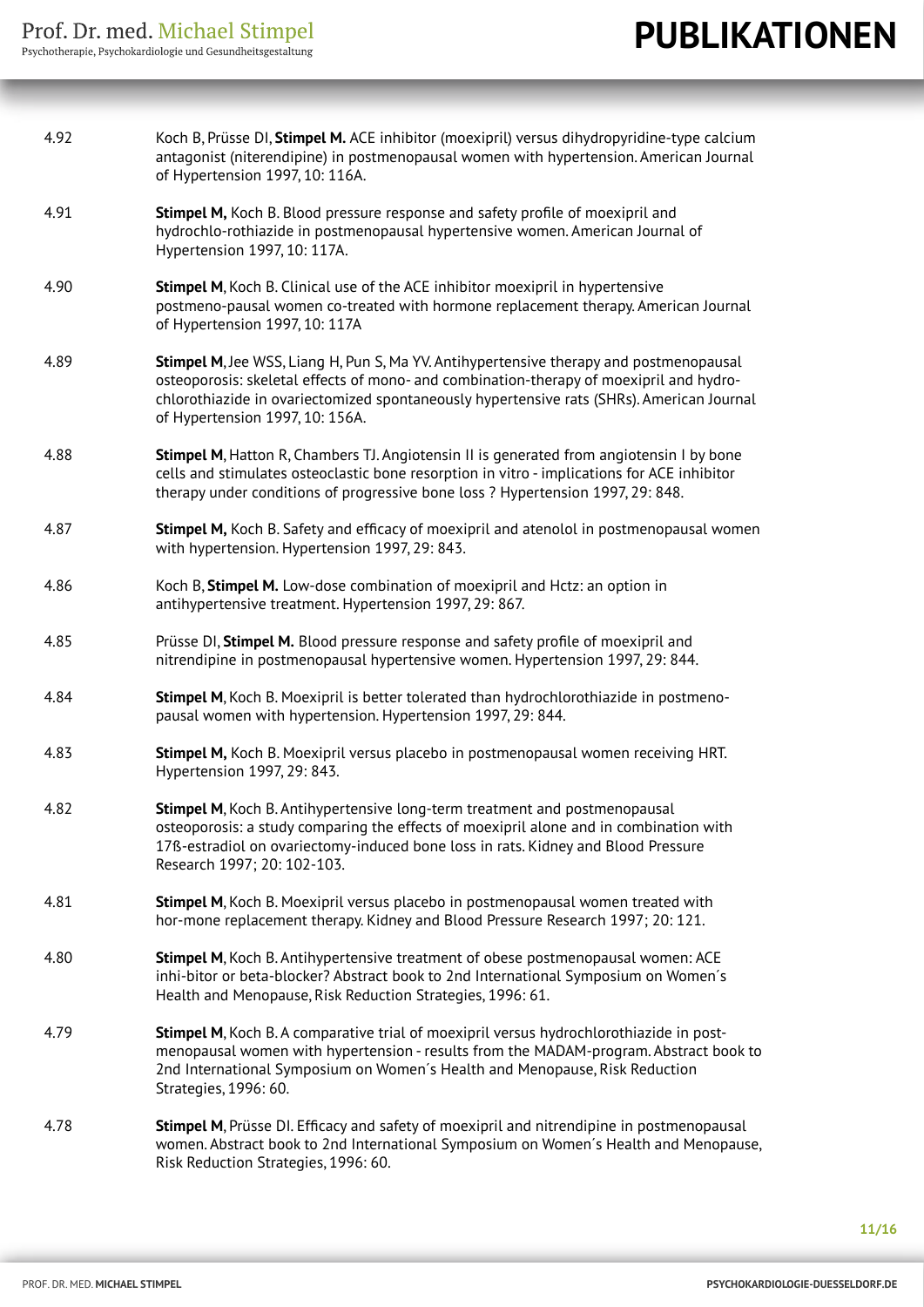| 4.77 | Stimpel M, Koch B. Effect of moexipril on blood pressure, lipids and fibrinogen in<br>hyperten-sive, postmenopausal women treated with hormonal replacement therapy.<br>Abstract book to 2nd International Symposium on Women's Health and Menopause, Risk<br>Reduction Strategies, 1996: 35. |
|------|-----------------------------------------------------------------------------------------------------------------------------------------------------------------------------------------------------------------------------------------------------------------------------------------------|
| 4.76 | Stimpel M. Hypertonie bei postmenopausalen Frauen. Fortschritte der Medizin 1996; 114<br>(Therapiereport): 22/1-22/2.                                                                                                                                                                         |
| 4.75 | Stimpel M. Der ACE-Hemmer Moexipril im Vergleich zu anderen antihypertensiv wirksamen<br>Basismedikamenten in der Behandlung der postmenopausalen Hypertonikerin: Ergebnisse<br>von drei Vergleichsstudien des MADAM-Programms. Journal für Hypertonie 1997; 4: 27.                           |
| 4.74 | Stimpel M, Koch B, Jee WSS. Einfluß von Mono- oder Kombonationstherapie mit Moexipril<br>und Östrogen auf die postmenopausale Osteoporose bei Ratten. Abstrakt-Band zur 20.<br>Tagung der Sektion Wissenschaft der Deutschen Liga zur Bekämpfung des hohen<br>Blutdruckes, 1996: 94.          |
| 4.73 | Stimpel M. Antihypertensive Behandlung postmenopausaler Frauen: Moexipril im Vergleich<br>zu Diuretikum, Beta-Blocker und Calcium-Antagonist. Abstrakt-Band zur 20. Tagung der<br>Sektion Wissenschaft der Deutschen Liga zur Bekämpfung des hohen Blutdruckes, 1996:<br>219.                 |
| 4.72 | Prüsse DI, Stimpel M. ACE inhibitor vs. calcium antagonist in postmenopausal women:<br>results from the MADAM-Program. Maturitas 1997; 27 (suppl.): 163.                                                                                                                                      |
| 4.71 | Stimpel M, Koch B. Comparision between moexipril and atenolol in obese postmenopausal<br>women with hypertension. Maturitas 1997; 27 (suppl.): 158.                                                                                                                                           |
| 4.70 | Stimpel M, Koch B. Antihypertensive treatment in postmenopausal women: diuretic or ACE<br>inhibitor? Maturitas 1997; 27 (suppl.): 158.                                                                                                                                                        |
| 4.69 | Stimpel M, Koch B. Coadministration of moexipril and hormonal replacement therapy in<br>postmenopausal women. Maturitas 1997; 27 (suppl.): 157.                                                                                                                                               |
| 4.68 | Hatton R, Stimpel M, Chambers TJ. Angiotensin II is generated from angiotensin I by bone<br>cells and stimulates osteoclastic bone resorption in vitro. Journal of Bone and Mineral<br>Research 1996; 11 (suppl 1): S185.                                                                     |
| 4.67 | Mroczek WJ, Stimpel M, Klein J, Burris JF. Moexipril vs. hydrochlorothiazide in hypertensive<br>patients. American Journal of Hypertension 1996; 9: 120A.                                                                                                                                     |
| 4.66 | Stimpel M, Koch B. Antihypertensive treatment in postmenopausal women with<br>hyperten-sion and obesity: moexipril versus atenolol. American Journal of Hypertension<br>1996; 9: 179A.                                                                                                        |
| 4.65 | Koch B, Stimpel M. Low-dose combination of moexipril and Hctz: an option in<br>antihyper-tensive treatment. American Journal of Hypertension 1996; 9: 159A.                                                                                                                                   |
| 4.64 | Koch B, Stimpel M. Efficacy and safety of moexipril/Hctz versus metoprolol/Hctz in patients<br>with mild to moderate hypertension. American Journal of Hypertension 1996; 9: 159A.                                                                                                            |
| 4.63 | Koch B, Stimpel M. Do patients with moderate hypertension profit from a combination<br>therapy with moexipril plus Hctz? American Journal of Hypertension 1996; 9: 159A.                                                                                                                      |
| 4.62 | Stimpel M, Koch B, Loh IK. Vergleichende Untersuchung zu Wirksamkeit und Verträg-lichkeit<br>von Moexipril und Captopril bei Patienten mit milder bis mittelschwerer Hypertonie. Journal<br>für Hypertonie 1995; 2: 44.                                                                       |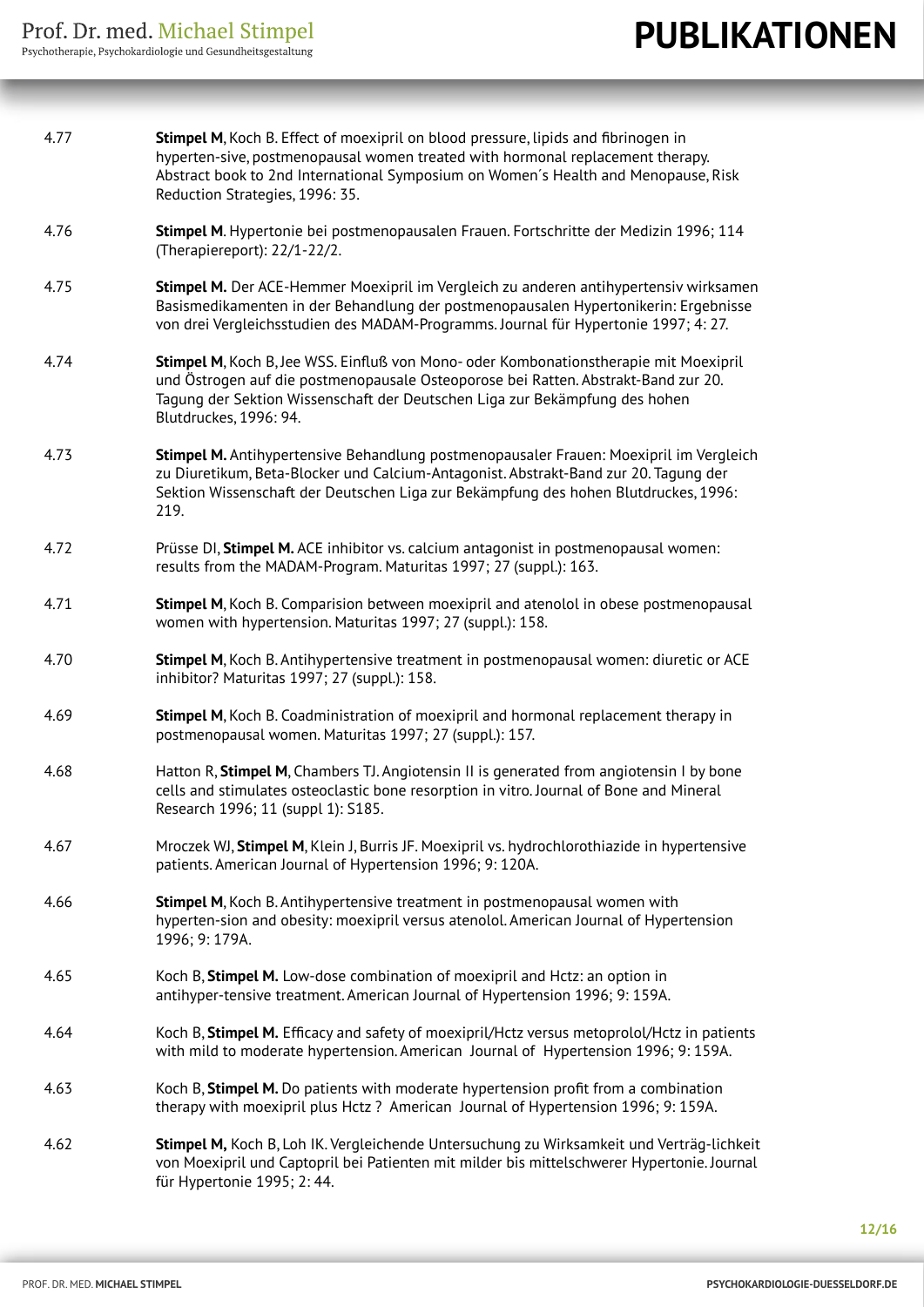| 4.61 | Stimpel M, Koch B, Jee WSS. ACE-Hemmer und Osteoporose: Einfluß einer Einzel- oder<br>Kombinationstherapie mit Moexipril und Östrogen auf den Knochenstoffwechsel ovari-<br>ektomierter Ratten. Journal für Hypertonie 1995; 2: 44.                                                                                                                                  |
|------|----------------------------------------------------------------------------------------------------------------------------------------------------------------------------------------------------------------------------------------------------------------------------------------------------------------------------------------------------------------------|
| 4.60 | Stimpel M, Koch B, Lucas CP. Absetzen der aktiven Therapie - Ein alternativer Ansatz zum<br>Nachweis der Wirksamkeit des neuen ACE-Hemmers Moexipril. Zeitschrift für Kardiologie<br>1995; 84 (suppl. 3): 74.                                                                                                                                                        |
| 4.59 | Stimpel M, Cawello W. Pharmacokinetics and ACE-inhibition of the new ACE-inhibitor<br>moexipril: Is coadministration with food of clinical relevance? Hypertension 1995; 25: 1384.                                                                                                                                                                                   |
| 4.58 | Stimpel M, Jee WSS, Ma Y, Yamamoto N, Chen Y. ACE-inhibition and osteoporosis: Moexipril<br>alone or in combination with estrogen in the treatment of ovariectomy (postmeno-pausal)-<br>induced osteoporosis in rats. Hypertension 1995; 25: 1406.                                                                                                                   |
| 4.57 | Koch B, Stimpel M. Do hypertensive women respond differently to low dosages of moexipril<br>and hydrochlorothiazide? Hypertension 1995; 25: 1383.                                                                                                                                                                                                                    |
| 4.56 | Stimpel M, Koch B, Dickstein K. Moexipril as add-on therapy to hydrochlorothiazide in<br>moderate to severe hypertension. Pharmacology Research 1995; 31 (suppl): 329.                                                                                                                                                                                               |
| 4.55 | Stimpel M, Koch B, Persson B. Treatment of hypertension in elderly patients: Comparison of<br>moexipril to hydrochlorothiazide. Pharmacology Research 1995; 31 (suppl): 328.                                                                                                                                                                                         |
| 4.54 | Koch B, Stimpel M, O. Andersson. Low-dose combinations of moexipril and hydrochloro-<br>thiazide in the treatment of hypertension. Pharmacology Research 1995; 31 (suppl): 322.                                                                                                                                                                                      |
| 4.53 | Stimpel M, Koch B, Lucas CP. Withdrawal study to evaluate the efficacy and safety of<br>moexipril in patients with mild to moderate hypertension. Ricerca Scientifica ed<br>Educazione Permanente Supplemento 1995; n. 103: 185-186.                                                                                                                                 |
| 4.52 | Stimpel M, Jee WSS, Ma Y, Yamamoto N, Chen Y. Impact of antihypertensive therapy on<br>postmenopausal osteoporosis: Effects of the ACE-inhibitor moexipril, estrogen and their c<br>ombination on the prevention of the ovariectomy (ovx)-induced cancellous bone loss in<br>young rats. Ricerca Scientifica ed Educazione Permanente Supplemento 1995; n. 103: 186. |
| 4.51 | Chrysant SG, Stimpel M. Moexipril vs. verapamil-SR combined with low dose<br>hydrochloro-thiazide in the treatment of hypertension. American Journal of Hypertension<br>1995; 8:187 A.                                                                                                                                                                               |
| 4.50 | Dickstein K, Stimpel M. Efficacy of moexipril as add-on therapy to hydrochlorothiazide in<br>patients with moderate to severe hypertension. American Journal of Hypertension 1995;<br>$8:183A$ .                                                                                                                                                                     |
| 4.49 | Stimpel M, Loh IK. Moexipril versus captopril in patients with mild to moderate hyper-<br>tension. American Journal of Hypertension 1995; 8: 183 A.                                                                                                                                                                                                                  |
| 4.48 | Grohe C, Briesemeister G, Stimpel M, Karas RH, Vetter H, Neyses L. Functional estrogen<br>receptors in myocardial and myogenic cells. Circulation 1994; 90: I-538.                                                                                                                                                                                                   |
| 4.47 | Stimpel M, Volkmann HP, Reiss U, Wambach G. Overnight clonidine suppression test versus<br>24-hour urinary catecholamines in the diagnosis of pheochromocytoma. Ricerca<br>Scientifica ed Educazione Permanente Supplemento 1993; n. 95: abstract 728.                                                                                                               |
| 4.46 | Stimpel M, Reiss U, Wambach G. Glucagon stimulates the release of atrial natriuretic<br>peptide in healthy subjects. Hypertension 1993; 21: 566.                                                                                                                                                                                                                     |
| 4.45 | Stimpel M, Reiss U, Volkmann HP, Wambach G. The overnight clonidine test in the diagnosis<br>of pheochromocytoma. Hypertension 1993; 21: 560.                                                                                                                                                                                                                        |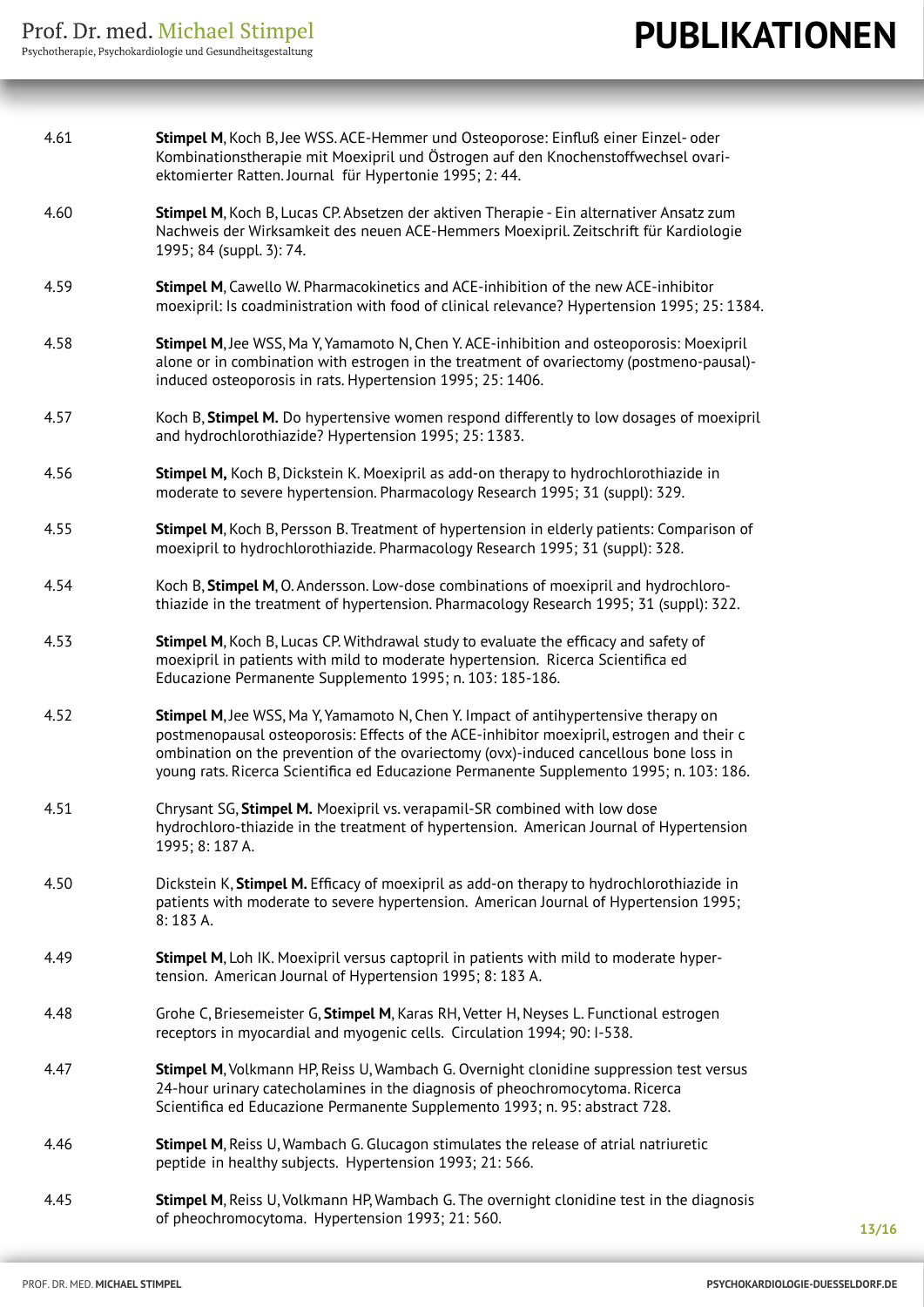| 4.44 | Stimpel M, Reiss U, Wambach G. Simultaneous stimulation of plasma-ANP and -epinephrine                                                                                                                                                                                                              |
|------|-----------------------------------------------------------------------------------------------------------------------------------------------------------------------------------------------------------------------------------------------------------------------------------------------------|
|      | by glucagon in healthy subjects. European Heart Journal 1992; 13 (Abstr. Suppl.): 413.                                                                                                                                                                                                              |
| 4.43 | Wambach G, Grimm D, Stimpel M. Captopril-test improves screening for primary<br>aldosteronism. American Journal of Hypertension 1992; 5: 133A.<br>Stimpel M, Reiss U, Wambach G. Glucagon stimulates epinephrine- and ANP-secretion in<br>humans. Journal of Hypertension 1992; 10 (suppl. 4): 331. |
| 4.42 |                                                                                                                                                                                                                                                                                                     |
| 4.41 | Stimpel M, Ivens K, Volkmann HP, Wambach G. The overnight clonidine suppression test:<br>improved diagnosis of pheochromocytoma. Journal of Hypertension 1992; 10 (suppl. 4): 27.                                                                                                                   |
| 4.40 | Wambach G, Reiss U, Stimpel M. Hormonal response to dynamic exercise in hypertension:<br>effect of doxazosin, an alpha-1 receptor blocking agent. American Journal of Hypertension<br>1992; 5: 105A.                                                                                                |
| 4.39 | Stimpel M, Wambach G, Ivens K, Volkmann HP. A useful aid to differentiate pheochromo-<br>cytoma from essential hypertension: The overnight clonidine suppression test. American<br>Journal of Hypertension 1992; 5: 69A.                                                                            |
| 4.38 | Wambach G, Koch J, Stimpel M, Krone W. Plasmaspiegel des brain natriuretic peptide (BNP)<br>bei gesunden Probanden nach akuter und chronischer Natriumbelastung. Klinische<br>Wochenschrift 1992; 69 (Suppl. XXVIII): 165.                                                                          |
| 4.37 | Stimpel M, Grimm U, Degenhardt S, Krone W, Wambach G. Akute ACE-Hemmung als<br>hilfreicher Funktionstest in der (Differential-)Diagnostik des primären Aldosteronismus.<br>Klinische Wochenschrift 1992; 69 (Suppl. XXVIII): 160.                                                                   |
| 4.36 | Stimpel M, Degenhardt S, Grimm D, Krone W, Wambach G. (Differential-) Diagnose des<br>primären Aldosteronismus: Bedeutung des Captopril-Testes. Hochdruck 1991; 11: 104.                                                                                                                            |
| 4.35 | Stimpel M, Reiss U, Kaufmann W, Wambach G. Blutdrucksenkung durch Blockade<br>postsynaptischer Alpha-1-Rezeptoren: Wirkung von Doxazosin auf die ANP-Sekretion in<br>Ruhe und unter Belastung bei Patienten mit primärer Hypertonie. Klinische Wochenschrift<br>1991; 69 (Suppl. XXII): 49.         |
| 4.34 | Stimpel M, Braun B, Wambach G. Influence of oral contraceptives on aldosterone- and ANP-<br>secretion during the normal menstrual cycle. American Journal of Hypertension 1990;<br>3:91A.                                                                                                           |
| 4.33 | Wambach G, Schittenhelm U, Stimpel M, Bönner G, Kaufmann W. Renal action of atrial<br>natriuretic peptide (ANP) is reduced by ACE-inhibition. Kidney International 1989; 36: 309.                                                                                                                   |
| 4.32 | Wambach G, Stimpel M, Degenhardt S, Bönner G, Kaufmann W. Salzsensibilität von Patienten<br>mit essentieller Hypertonie: Bedeutung von Renin, Aldosteron und ANP. Zeitschrift für<br>Kardiologie 1989; 78 (suppl. 1): 129.                                                                          |
| 4.31 | Wambach G, Stimpel M, Degenhardt S, Bönner G, Kaufmann W. Salt-sensitivity in patients<br>with essential hypertension: Role of renin, aldosterone and ANP. Acta endocrinologica 1989;<br>120 (suppl. 1): 258 - 259.                                                                                 |
| 4.30 | Wambach G, Schröder U, Stimpel M, Bönner G, Kaufmann W. Einfluß von Nifedipin auf basale<br>und stimulierte Plasma-ANP-Spiegel bei pulmonaler Belastungshypertonie. Hochdruck<br>1988; 8:54.                                                                                                        |
| 4.29 | Stimpel M, Ivens K, Wambach G, Kaufmann W. Are calcium antagonists helpful in the<br>management of primary aldosteronism? Journal of Cardiovascular Pharmacology 1988; 12<br>(suppl. 6): S159.                                                                                                      |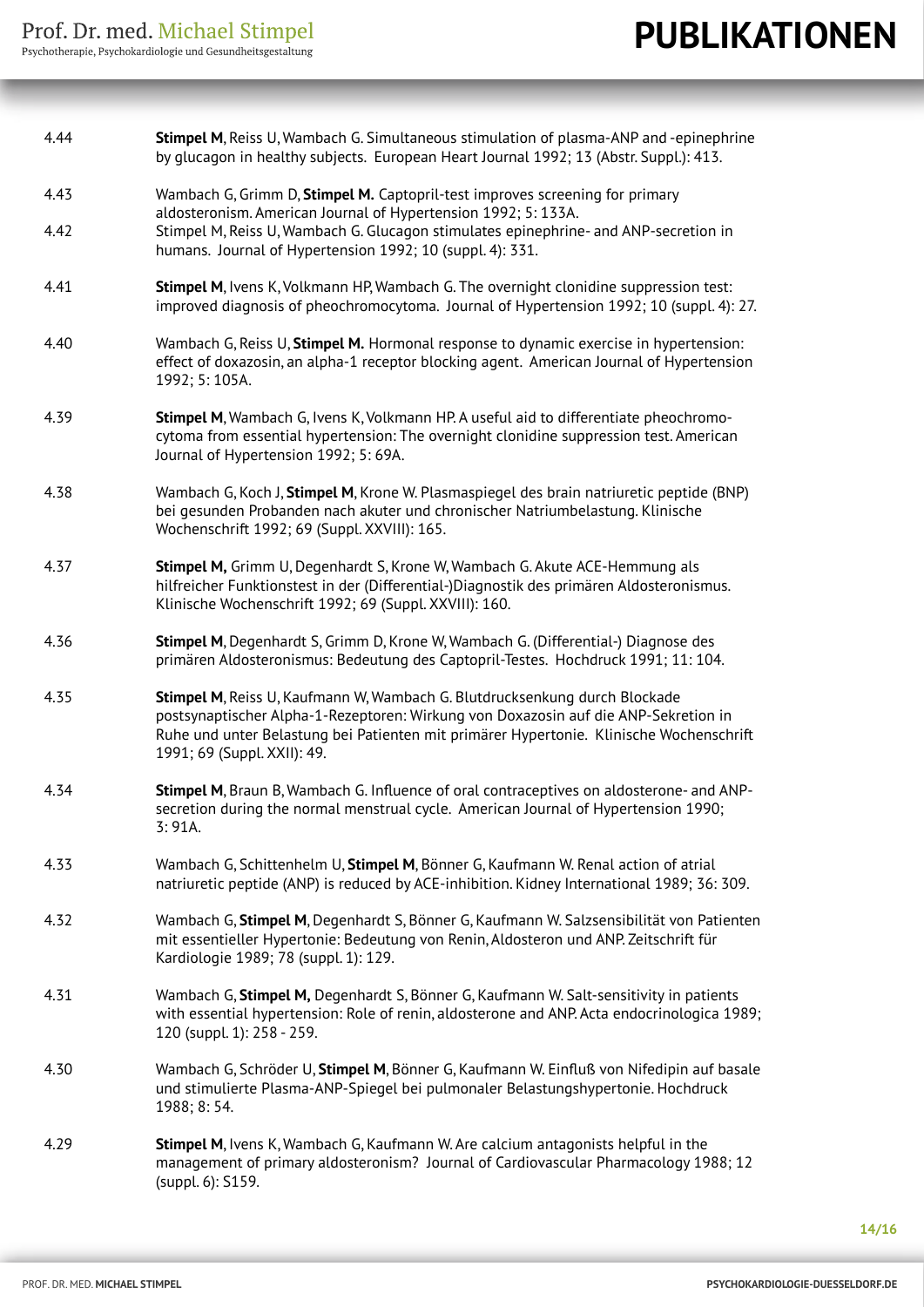| 4.28 | Ivens K, Plum J, Passlick J, Kemmer FW, Stimpel M, Helmchen U, Grabensee B. Orthoklone<br>OKT 3: Nutzen und Risiko der erweiterten sequentiellen Abstoßungstherapie nach<br>Nierentransplantation. Nieren- und Hochdruckkrankheiten 1988; 17: 390.                                                           |
|------|--------------------------------------------------------------------------------------------------------------------------------------------------------------------------------------------------------------------------------------------------------------------------------------------------------------|
| 4.27 | Wambach G, Weber M, Stimpel M, Bönner G, Kaufmann W. Effect of morphine on plasma ANP<br>and other sodium dependent hormones in normal man. American Journal of Hypertension<br>1988; 1:101 A.                                                                                                               |
| 4.26 | Stimpel M, Wambach G, Schürmeyer T, von zur Mühlen A. Detection for pheochromocytoma:<br>comparision between clonidine suppression test and 24 hour urinary catecholamines.<br>Journal of Hypertension 1987; 5 (suppl. 5): S636 - S637.                                                                      |
| 4.25 | Stimpel M, Ivens K, Wambach G. Chronic administration of calcium-antagonists in primary<br>aldosteronism. Clinical and Experimental Hypertension 1988; A10: 687.                                                                                                                                             |
| 4.24 | Wambach G, Schittenhelm U, Bönner G, Stimpel M, Kaufmann W. Hemmung des Renin-<br>Angiotensin-Systems vermindert die renale Wirkung von exogenem atrialem<br>natriuretischem Peptid (ANP). Hochdruck 1987; 7:48.                                                                                             |
| 4.23 | Von zur Mühlen A, Schürmeyer TH, Stimpel M, Seyfert R, Zick R. The clonidine suppression<br>test. A limited aid in the diagnosis of pheochromocytoma. Acta endocrinologica (Kbh) 1987;<br>$114:40 - 41.$                                                                                                     |
| 4.22 | Stimpel M, Neyses L, Locher R, Vetter W. High density lipoproteins - modulators of the slow<br>calcum channel ? Ricerca Scientifica ed Eduacazione Permanente, Supplemento n. 1987, n.<br>49: Abstract 504.                                                                                                  |
| 4.21 | Stimpel M, Groth H, Vetter H, Greminger P, Vetter W. Spironolactone therapy in primary<br>aldosteronism - conversion from a renin-independent to a renin-dependent kind of<br>hypertension. Ricerca Scientifica ed Eduacazione Permanente, Supplemento n. 1987, n. 49:<br>Abstract 503.                      |
| 4.20 | Stimpel M, Götz S, Bönner G, Wambach G. The "escape phenomenon" in<br>mineralocorticoidism: Does atrial natriuretic peptide trigger the onset of this compensatory<br>mechanism? First European Congress of Endocrinology: Proceedings ofPoster presentation<br>Communications 1987; (Abstract 4 - 178): 48. |
| 4.19 | Stimpel M, Schürmeyer T, Ivens K, Wambach G, von zur Mühlen A. Der Clonidin-Hemmtest<br>bei Phäochromozytom-Verdacht-diagnostische Hilfe oder kostenaufwendiger Test ohne<br>zusätzlichen Informationsgewinn? Klinische Wochenschrift 1987; 65 (suppl. 9): 229.                                              |
| 4.18 | Stimpel M, Ivens K, von zur Mühlen A. Diagnostik des Phäochromozytoms: Vergleich<br>zwischen Urin-Katecholaminen und Clonidin-Test. Zeitschrift für Kardiologie 1987; 76<br>(suppl. 1): 102.                                                                                                                 |
| 4.17 | Hany St, Rinderknecht A, Stricker M, Stimpel M, Vetter W. Comparison of hydrochlorothiazide<br>versus tiapamil in the elderly. Hochdruck 1986; 6: 60.                                                                                                                                                        |
| 4.16 | Neyses L, Stimpel M, Hänseler E, Riesen WF, Lüderitz B, Vetter W. Adipositas als Risikofaktor?<br>Verhalten der Apolipoprotein-Konzentration und des intrazellulären Magnesiums unter<br>langsamer Gewichtsreduktion. Klinische Wochenschrift 1986; 64 (suppl 5): 142.                                       |
| 4.15 | Stimpel M, Neyses L, Knorr M, Vetter W. Blutlipide und spezifischer, transmembranöser<br>Kalzium-Einstrom: Bestehen pathogenetische Zusammenhänge im Rahmen der<br>Arteriosklerose-Entstehung? Klinische Wochenschrift 1986; 64 (suppl. 5): 193                                                              |
| 4.14 | Neyses L, Stimpel M, Vetter W, Lüderitz B. Do high density lipoproteins modulate the calcium<br>channel? Arteriosclerosis 1985; 5: 519a - 520a.                                                                                                                                                              |